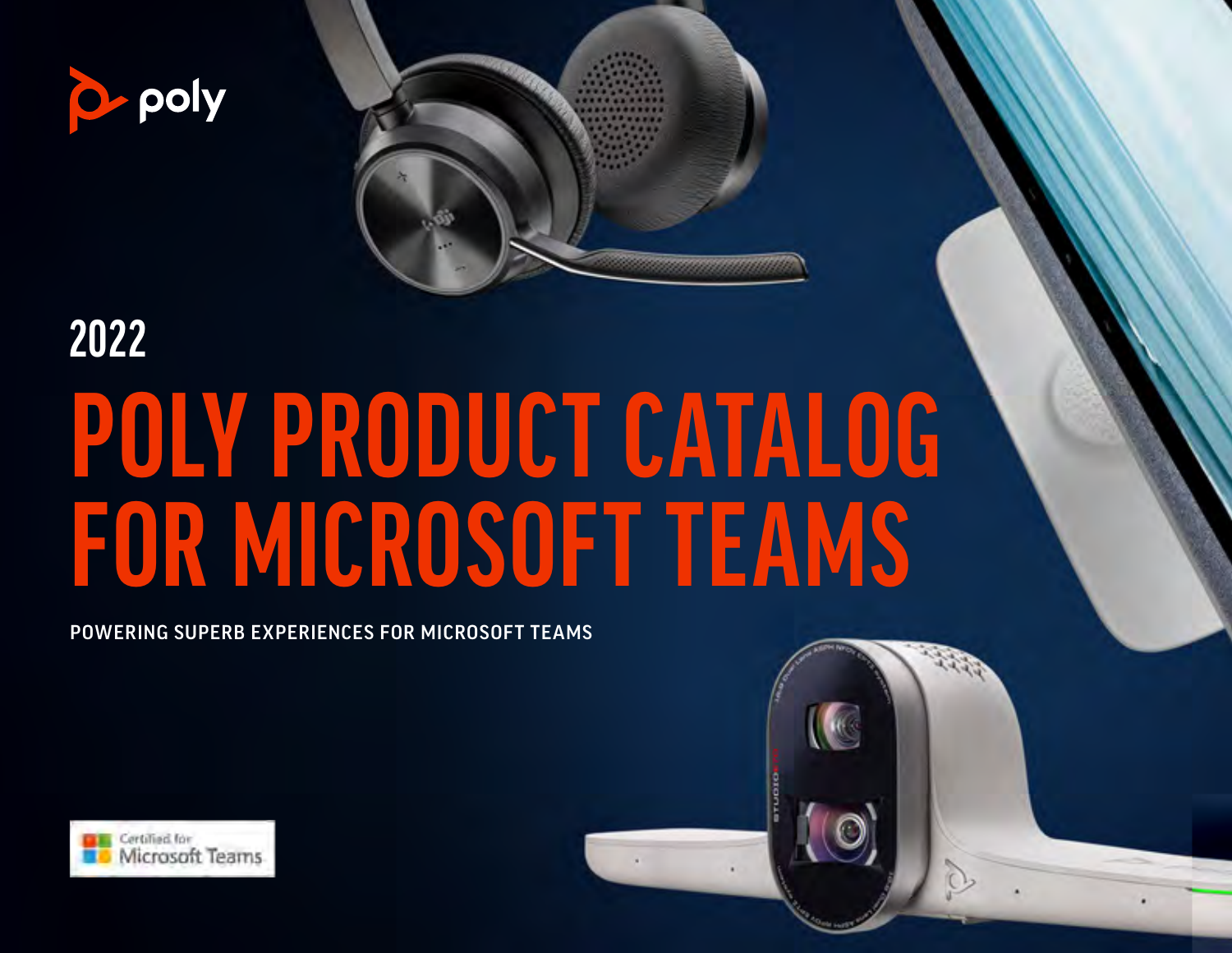#### <span id="page-1-0"></span>TABLE OF CONTENTS

| COMMAND THE CONVERSATION                            | 3  |
|-----------------------------------------------------|----|
| POLY END-TO-END SOLUTIONS                           | 4  |
| <b>PRODUCTS</b>                                     |    |
| AT THE DESK                                         | 5  |
| ON THE GO                                           | 12 |
| <b>HUDDLE SPACE</b>                                 | 15 |
| <b>CONFERENCE ROOM</b>                              | 18 |
| <b>CALL CENTER</b>                                  | 23 |
| <b>IT TOOLS</b>                                     | 25 |
| PROFESSIONAL, CUSTOMER SUPPORT AND MANAGED SERVICES | 28 |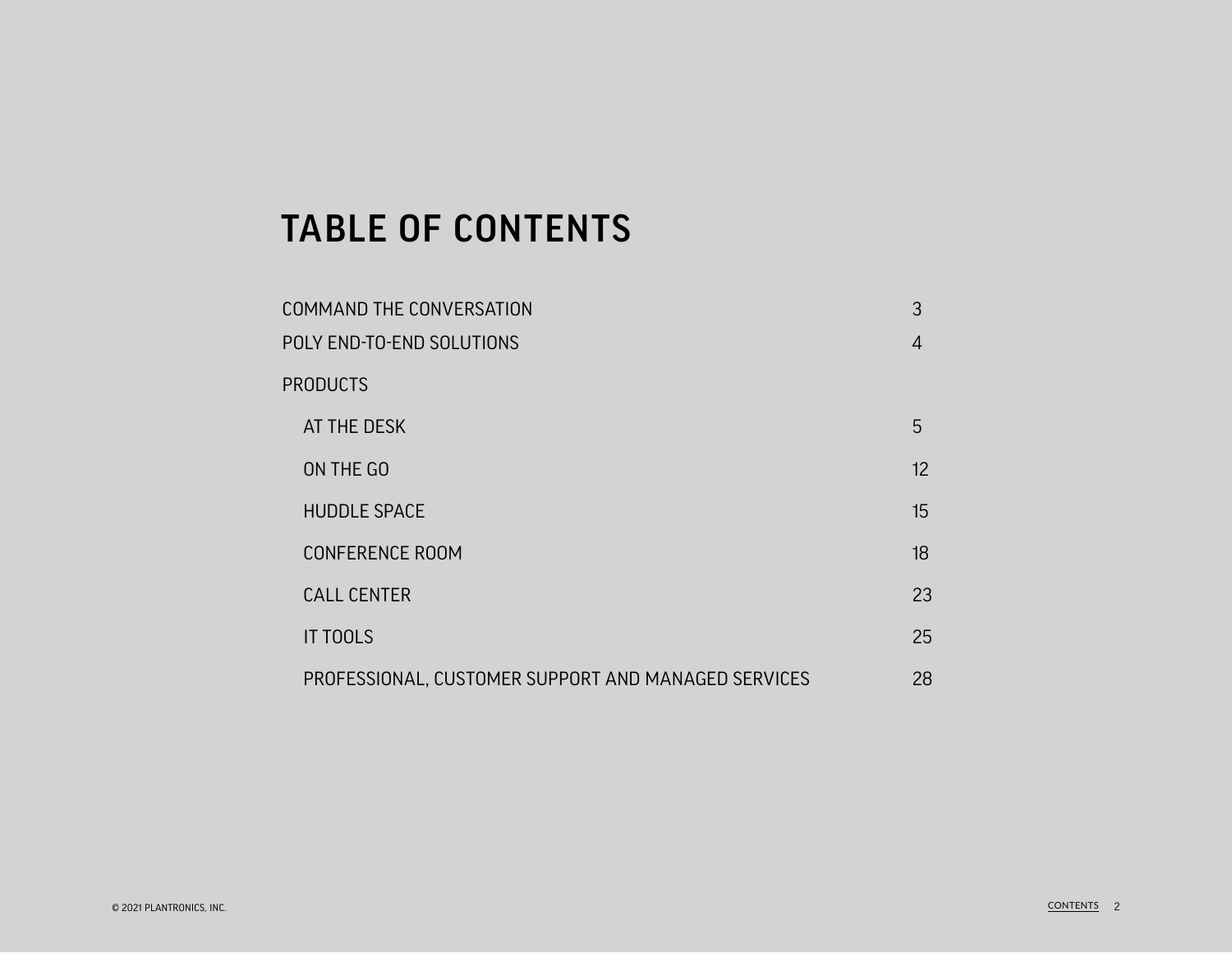<span id="page-2-0"></span>

## **COMMAND THE CONVERSATION**

Poly creates premium audio and video products so you can have your best Teams meeting—anywhere, anytime, every time. Our Teams certified headsets, video and audioconferencing products, desk phones, analytics software and services are beautifully designed and engineered to connect people with incredible clarity. They're pro-grade, easy to use and work seamlessly with Microsoft Teams.

With Poly and Microsoft Teams, you'll do more than just show up, you'll stand out.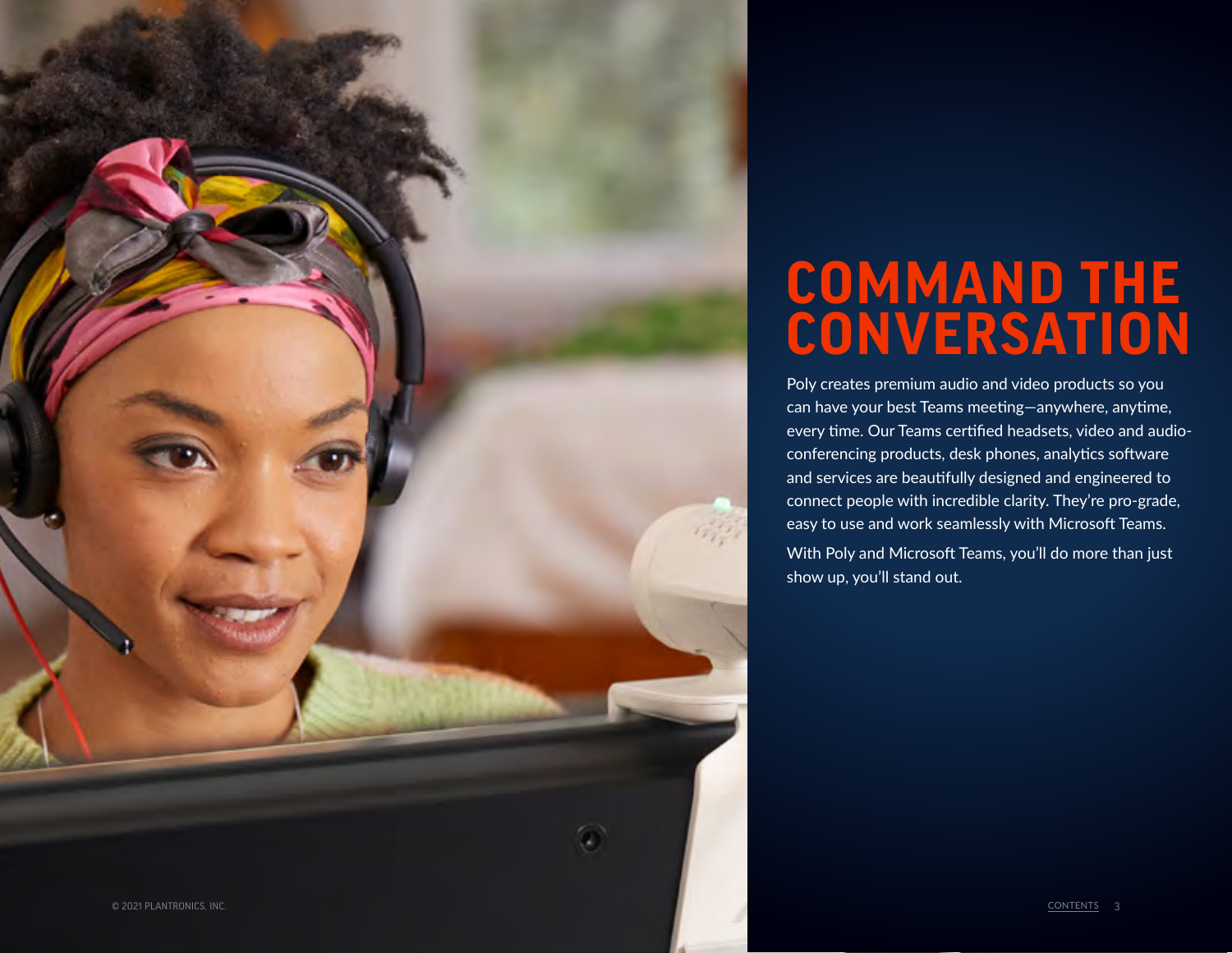### <span id="page-3-0"></span>**OWN THE MEETING WITH END-TO-END SOLUTIONS FOR MICROSOFT TEAMS**

- Everywhere the communications and collaboration experience touch the individual, we're there. We make your connections simple and your interactions lifelike, so your collaboration is human to human—the technology fades into the background.
- We provide vital management ensuring devices are up and running with maximum efficiency. Raw data is aggregated into intelligent insights that identify usage trends that benefit all aspects of business collaboration.
- Our services experts provides the breadth of help your organization needs from planning and design, deployment, optimization, support, and management of your environment.

#### OUR VALUE TO OUR CUSTOMERS AND PARTNERS

- **• Business leaders**—More ways to improve communication and collaboration, and thus improve productivity and the bottom line.
- **• IT managers**—One-stop shopping for all your communication device needs with insights that help anticipate maintenance needs, solve problems remotely, and reveal the ways users interact with their systems and work environment.
- **• Business partners**—A reliable partner who understands and complements your business, giving our combined customers more of what they want.

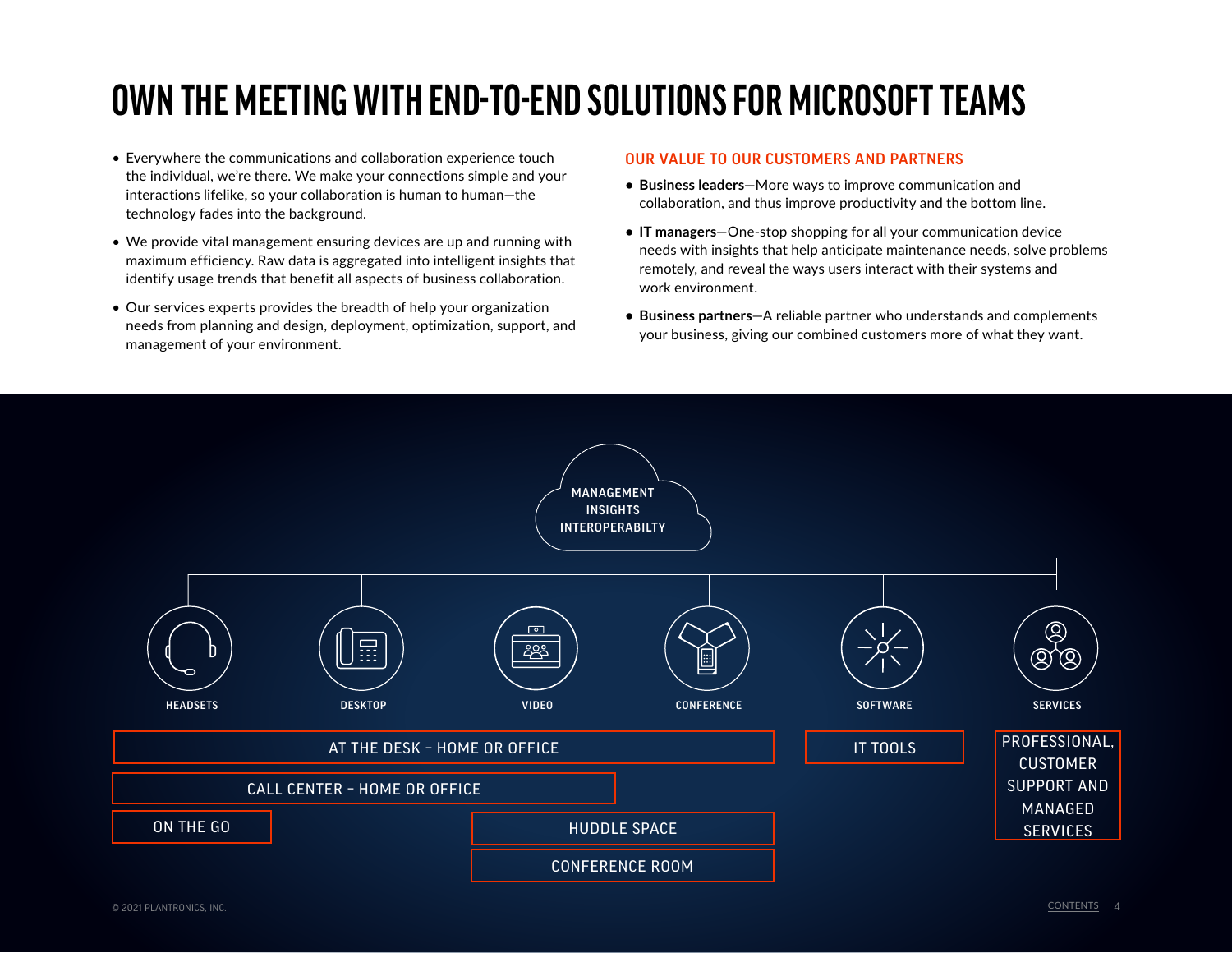## <span id="page-4-0"></span>**AT THE DESK AT HOME OR IN THE OFFICE**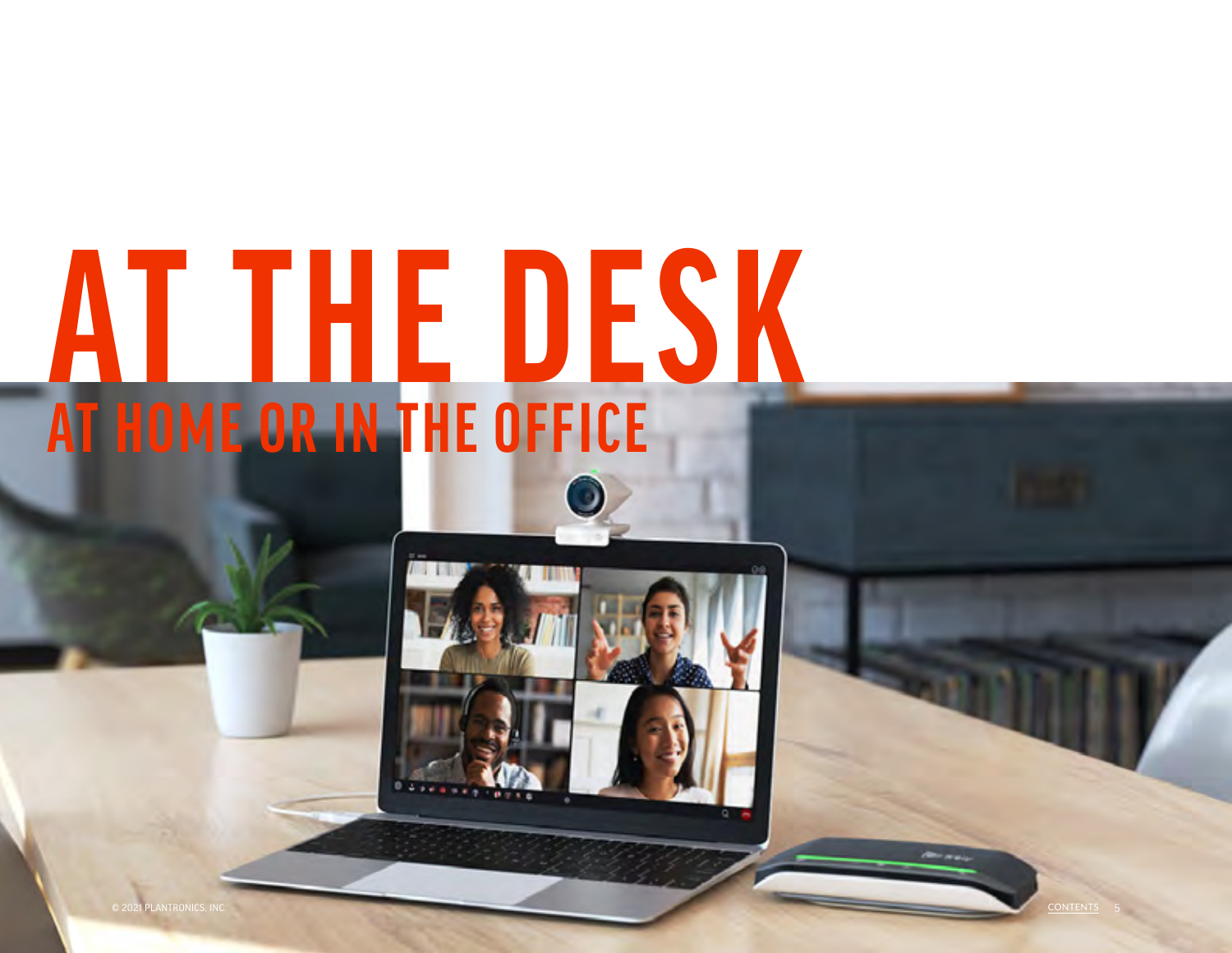## **AT THE DESK** CORDED HEADSETS

Professionals in the distracting open office/home office looking for a premium solution



#### BLACKWIRE 8225

- Flexible, noise-canceling microphone with Poly Acoustic Fence technology.
- Advanced hybrid active noise canceling (ANC) with three settings to optimize.
- On-call indicator lets others know when you're on a call.
- USB-A or USB-C connectivity.

#### IDEAL FOR IDEAL FOR IDEAL FOR

High call volume knowledge workers needing a corded headset for PC telephony



#### BLACKWIRE 5200 SERIES

- Connects to PC and Mac via USB-A/USB-C, smartphone, and tablet via 3.5 mm.
- Intuitive inline controls to answer/end calls, control volume, and mute.
- Dynamic EQ feature automatically adjusts audio for voice and multimedia use.

Knowledge workers who need a modern, stylish corded headset for PC telephony



#### BLACKWIRE 3300 SERIES

- Features great audio and a modern design.
- Mobile connectivity with USB-A/USB-C with 3.5 mm (BW3315/BW3325).
- Intuitive inline controls for call answer/end, mute, volume +/-.
- Supports long-wearing comfort with a comfortable, padded headband and soft ear cushions.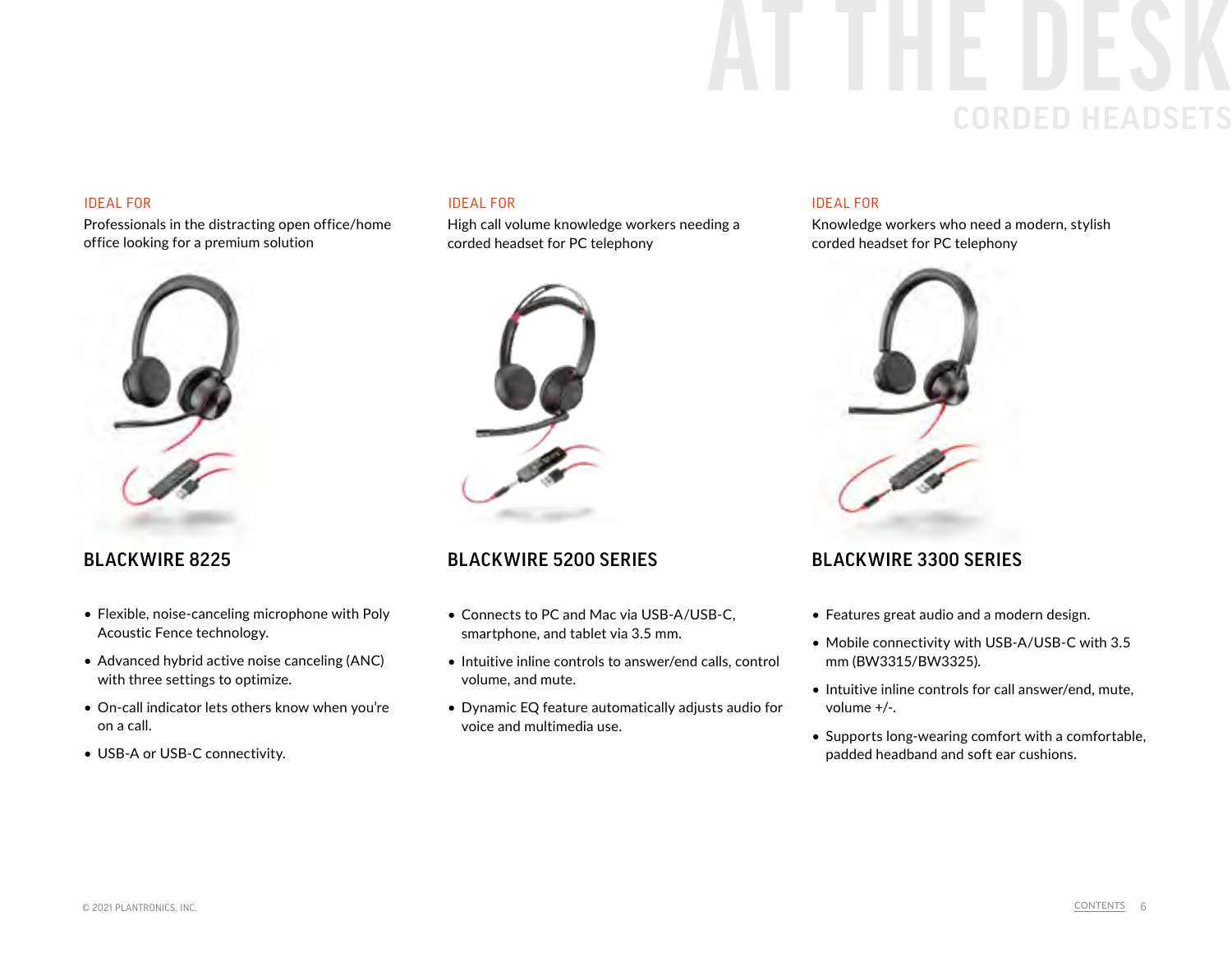## **AT THE DESK** DECT<sup>IM</sup> WIRELESS

Enterprise and call center professionals who need to connect to desk phones, PCs, and/or mobile devices



- Three-way connectivity base computer, desk phone, and mobile calls.
- Only DECT™ headset with active noise canceling (Savi 8220).
- Noise-canceling microphone with close conversation limiting.
- Convertible option available (Savi 8240/ Savi 8245).

#### IDEAL FOR IDEAL FOR IDEAL FOR

Enterprise and call center professionals who need to connect to PCs only



#### SAVI 8200 UC SERIES

- One-way only connectivity computer.
- Only DECT™ headset with active noise canceling (Savi 8220).
- Compact USB adapter and travel case for portability.
- Noise-canceling microphone with close conversation limiting.
- Convertible option available (Savi 8240/ Savi 8245).

Ideal for use in financial, medical, and government, where Bluetooth® technology is typically banned



#### SAVI 8200 OFFICE SERIES SAVI 8200 UC SERIES SAVI 7300 OFFICE SERIES

- Two-way connectivity computer and desk phone.
- Designed to meet the DECT™ Security Step C—the. highest security level from DECT™ Forum.
- Up to 2x more density than other DECT™ headsets.
- First Poly Microsoft Teams certified DECT™ headset with dedicated Microsoft Teams button.
- Noise-canceling microphone with Poly Acoustic Fence technology.

#### Also suitable for CALL CENTER Also suitable for ON THE GO Also suitable for CALL CENTER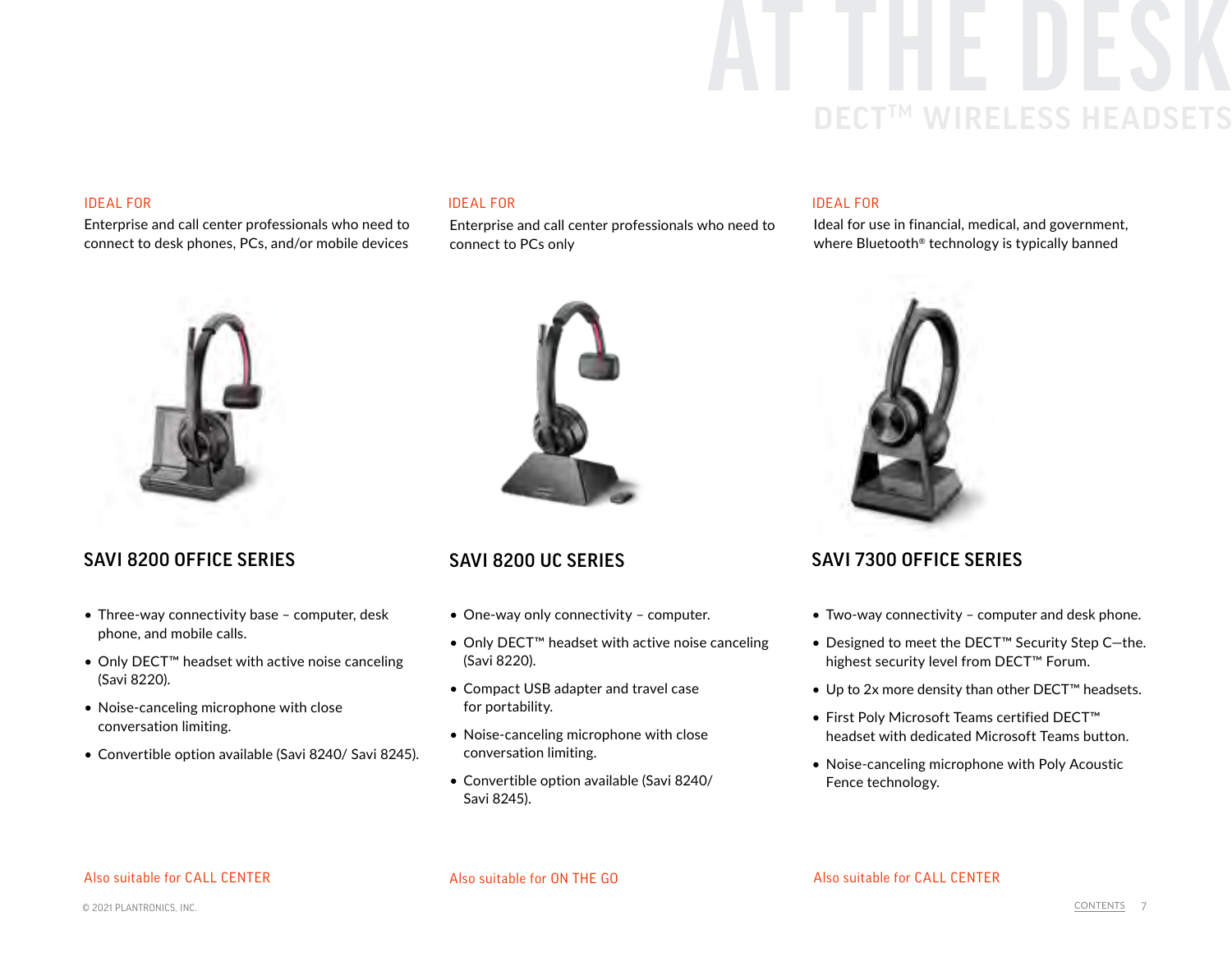## **AT THE DESK** BLUETOOTH WIRELESS

Office and home office professionals who need a premium stereo Bluetooth headset



#### VOYAGER FOCUS 2 UC SERIES VOYAGER FOCUS UC

- Connect to a computer with the included BT700 adapter and to a mobile via Bluetooth v5.1.
- Keep your headset fully charged at all times using a desktop charging stand.
- Three levels of Advanced Digital Hybrid Active Noise Canceling (ANC).
- Advanced multiple microphone noise canceling with Acoustic Fence technology in a discreet boom.
- Ultra-comfortable headband and plush ear cushions.

#### IDEAL FOR IDEAL FOR

Office and home office professionals who need a premium stereo Bluetooth headset



NEW CUSTOMER FAVORITE

- Active noise canceling (ANC) helps block sounds in noisy environments.
- Smart sensors route, auto-answer, and auto-mute calls.
- Hi-fi stereo sound creates a more immersive experience.
- Dynamic mute alert feature alerts when you try to talk while muted.

#### IDEAL FOR

Office and mobile professionals who prefer the freedom of hands-free calls all day at home or in the office



#### VOYAGER 4300 OFFICE SERIES

- Connect to your desk phone (with optional Voyager Office base), PC/Mac or your mobile phone with Bluetooth.
- Range up to 50 m/164 ft (line of sight) using Class 1 Bluetooth technology.
- Choice of USB-A or USB-C connectivity.
- Stay connected all day with charging base options.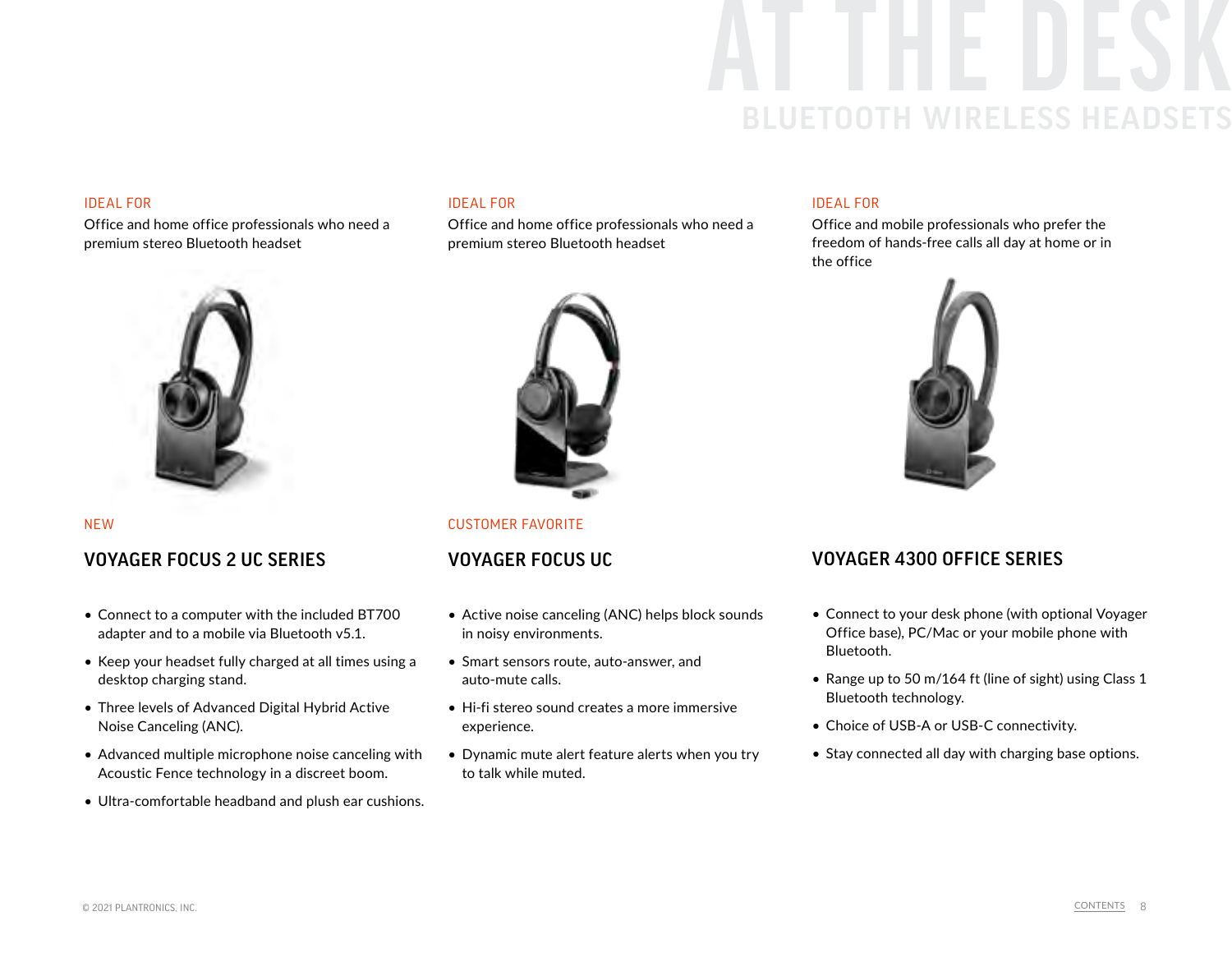## **AT THE DESK BLUETOOTH WIRELESS HEAD**

#### IDEAL FOR

Office and mobile professionals who want to make and take calls hands free in and out of the office



#### VOYAGER 5200 OFFICE SERIES

- Connect to your desk phone, PC/Mac or your mobile phone with Bluetooth.
- Range of up to 75 m/250 ft (line of sight) using Class 1 Bluetooth technology.
- Choice of USB-A or USB-C connectivity.
- Stay connected all day with charging base options.

#### Also suitable for ON THE GO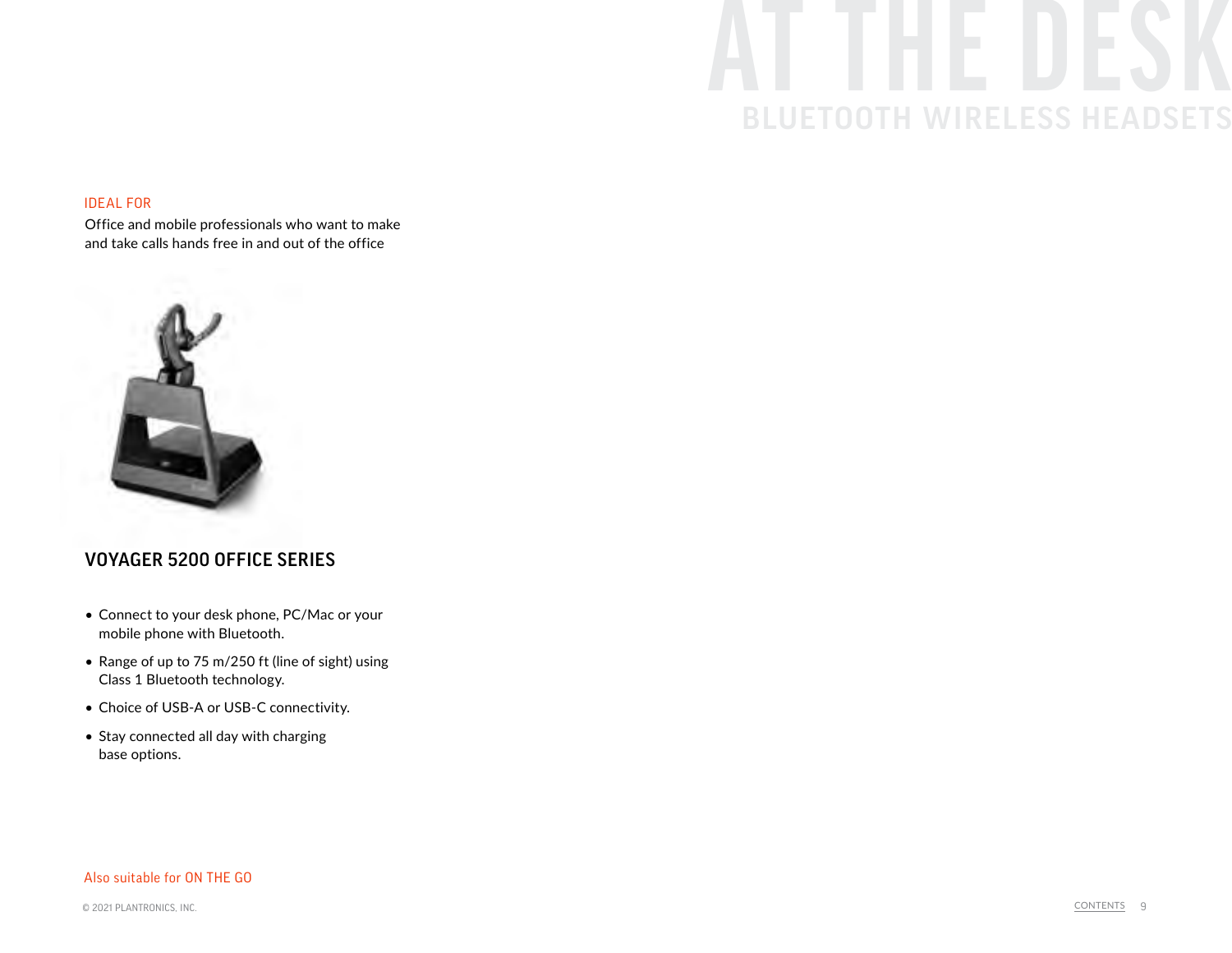## **AT THE DESK** VIDEO S

Users who want the simplicity of one integrated device that delivers everything needed for video calls from a PC or Mac



#### POLY STUDIO P21

- High-performance enterprise-grade display.
- Adjustable, dynamic ambient lighting.
- Exceptional camera optics.
- Easy-to-connect USB device.
- Wireless mobile phone charging.
- Stereo speakers and directional microphone
- Integrated privacy shutter.
- Simple app for personal settings, software updates, support, health and wellbeing.

Pending Microsoft Teams certification.

#### IDEAL FOR IDEAL FOR IDEAL FOR

A premium video and audio experience from an enclosed personal workspace

Users who want a big upgrade over a laptop or monitor camera at an affordable price





- High-performance 4K image sensor.
- Automatic low-light compensation.
- Automatic camera framing.
- Integrated privacy shutter.
- Powerful integrated speaker and multi-microphone array.
- Poly NoiseBlockAI and Acoustic Fence.



#### POLY STUDIO P5

- Exceptional camera optics.
- Automatic low-light compensation.
- Built-in directional microphone.
- Integrated privacy shutter.
- Small and rugged for portability.
- USB connection to wireless headset adapter.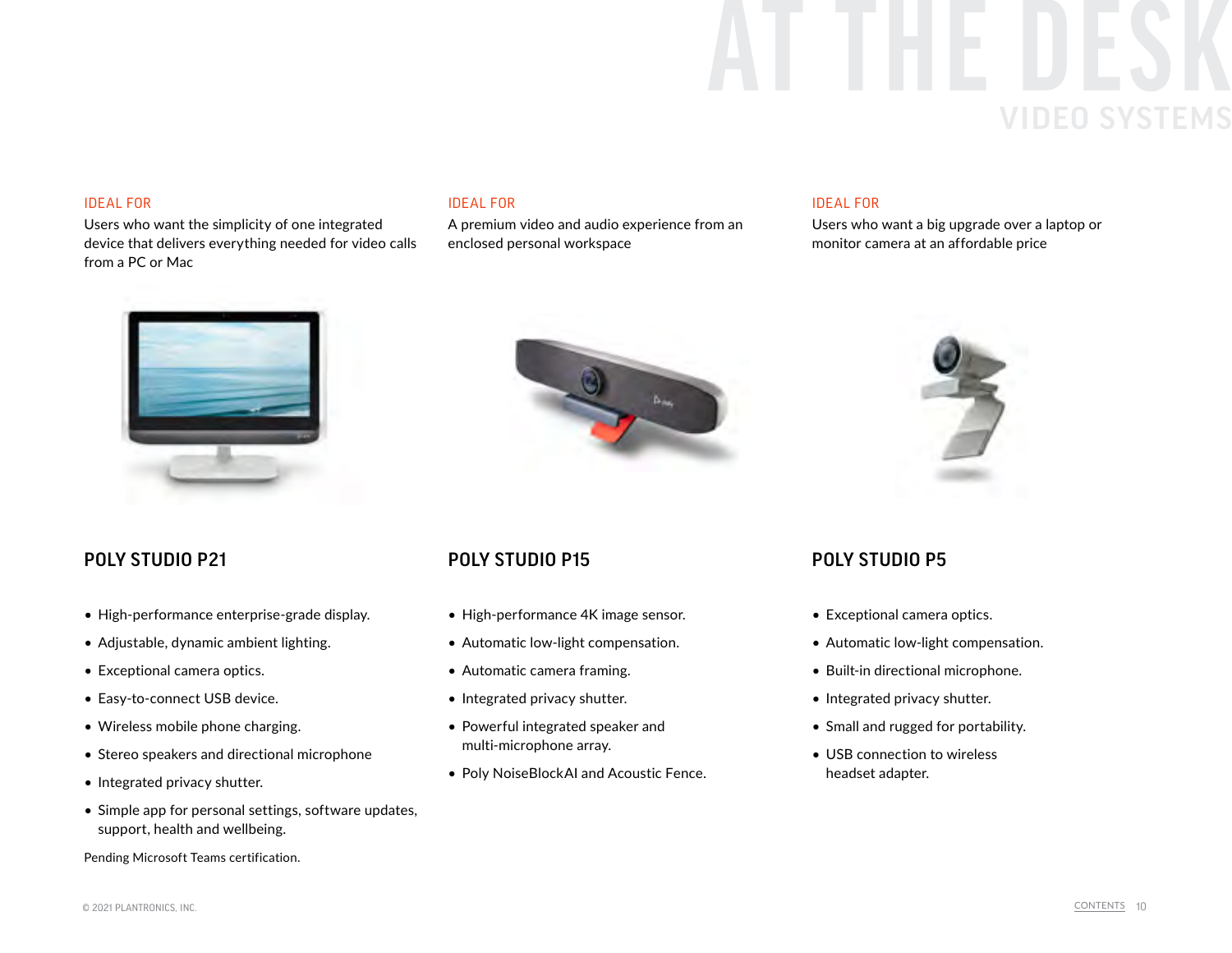# **AT THE DESK**

#### IDEAL FOR IDEAL FOR

#### Managers and executives who want a larger screen Knowledge workers

#### IDEAL FOR

Office workers or common area phones (Microsoft Teams)





#### CCX 600 CCX 500

- 7 inch multi-touch LCD display, 2 USB ports (type A and type C), integrated Bluetooth and Wi-Fi.
- Dedicated Microsoft Teams button.
- Crystal clear sound with Poly HD Voice, Acoustic Fence and NoiseBlockAI technologies
- Your choice of handset model or no handset model for use with headset.

- 5 inch multi-touch LCD display, 2 USB ports (type A and type C), integrated Bluetooth.
- Dedicated Microsoft Teams button.
- Crystal clear sound with Poly HD Voice, Acoustic Fence and NoiseBlockAI technologies
- Your choice of handset model or no handset model for use with headset.

#### CCX 400

- Reversable stand supports wall mounting or desktop usage.
- 5 inch multi-touch LCD display; 1 x type A USB port.
- Crystal clear sound with Poly HD Voice, Acoustic Fence and NoiseBlockAI technologies
- Easily managed ensuring devices are up and running with maximum efficiency.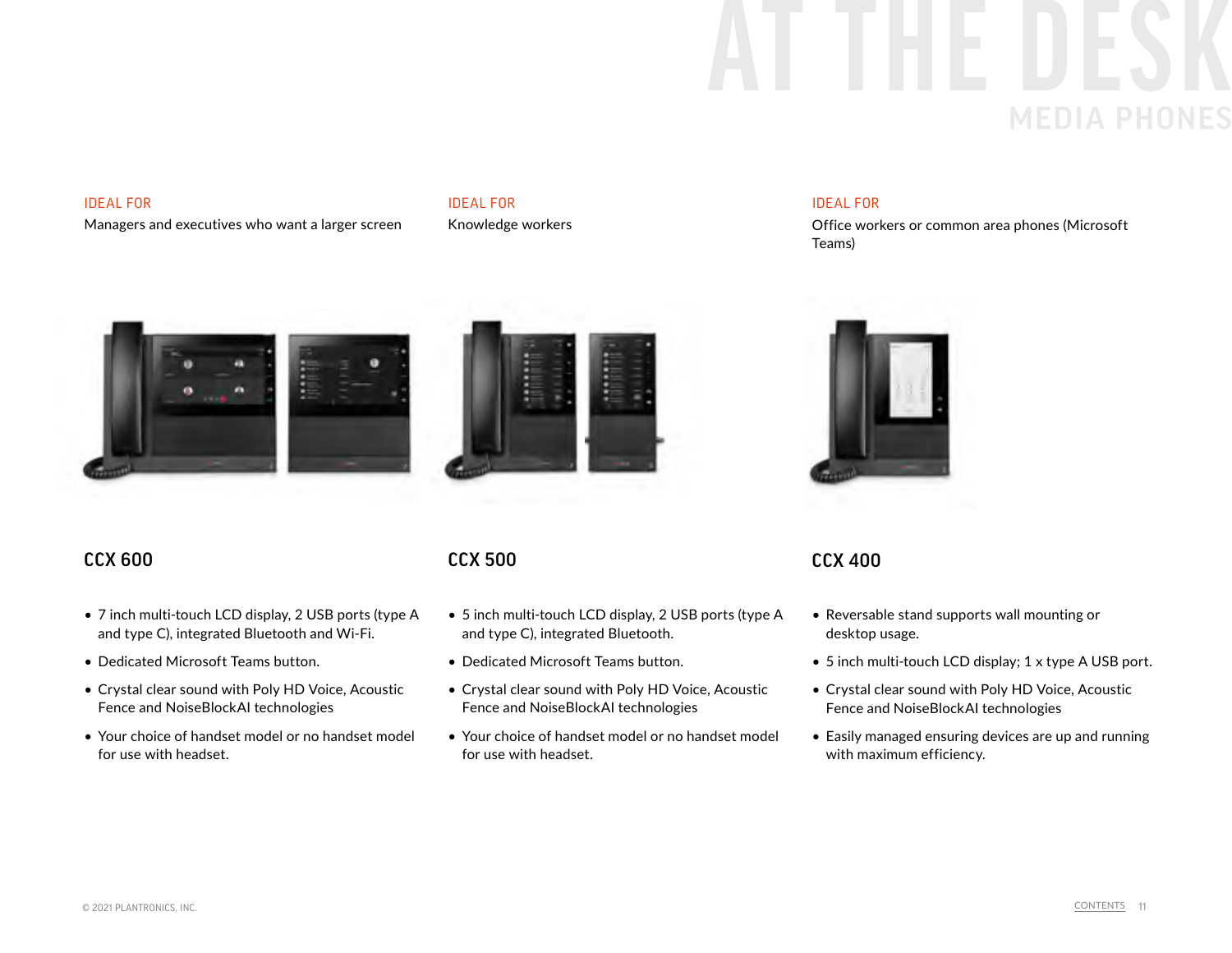# <span id="page-11-0"></span>**ON THE GO**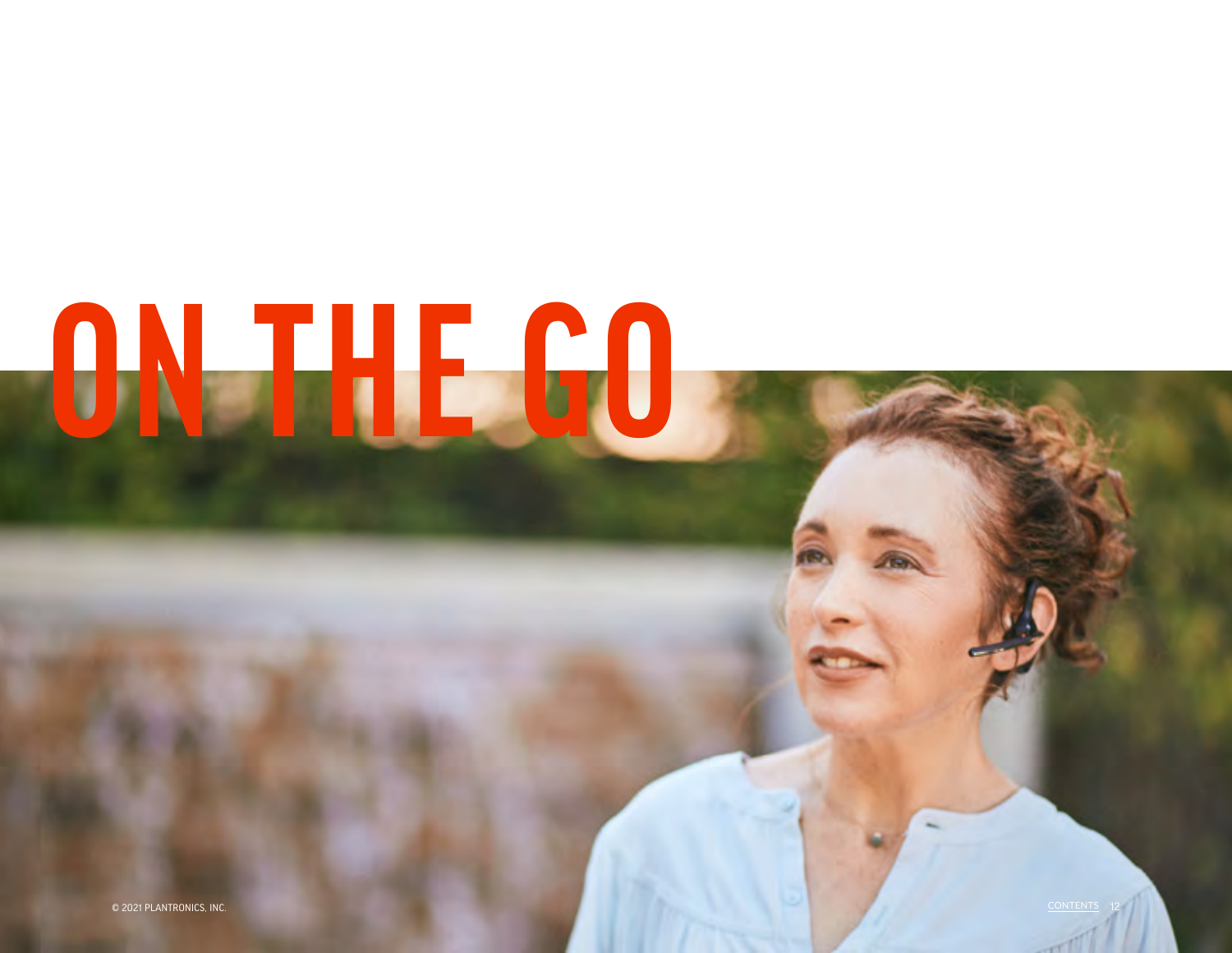## **ON THE GO BLUETOOTH WIRELESS HEAD**

Professionals who work in distracting environments, on the go or in the office/home office



- Boomless, dual-paired, omni-directional microphones with enhanced digital signal processing (DSP).
- Dual-mode active noise canceling (ANC) lets you choose your preferred noise-reduction level.
- Smart sensors route, auto-answer, and auto-mute calls.
- Simple app for personal settings, software updates, support, health and wellbeing.

#### IDEAL FOR IDEAL FOR IDEAL FOR

Office and remote professionals who need a comfortable Bluetooth neckband headset with earbuds



- Boomless design features four omni-directional microphones and active noise canceling (ANC).
- Comfort-fit earbuds deliver hi-fi stereo.
- Neckband vibrates to alert you to incoming calls.
- Pairs with up to eight devices and connects to two simultaneously.

Mobile professionals who need a discreet, portable Bluetooth headset



#### VOYAGER 8200 UC VOYAGER 6200 UC VOYAGER 5200 UC

- All-day comfort, discreet wearing style.
- Clear and professional communication.
- Connect to your PC/Mac with the USB adapter or mobile phone with Bluetooth.
- Portable charging case for powering up anytime, anywhere.

#### Also suitable for AT THE DESK Also suitable for AT THE DESK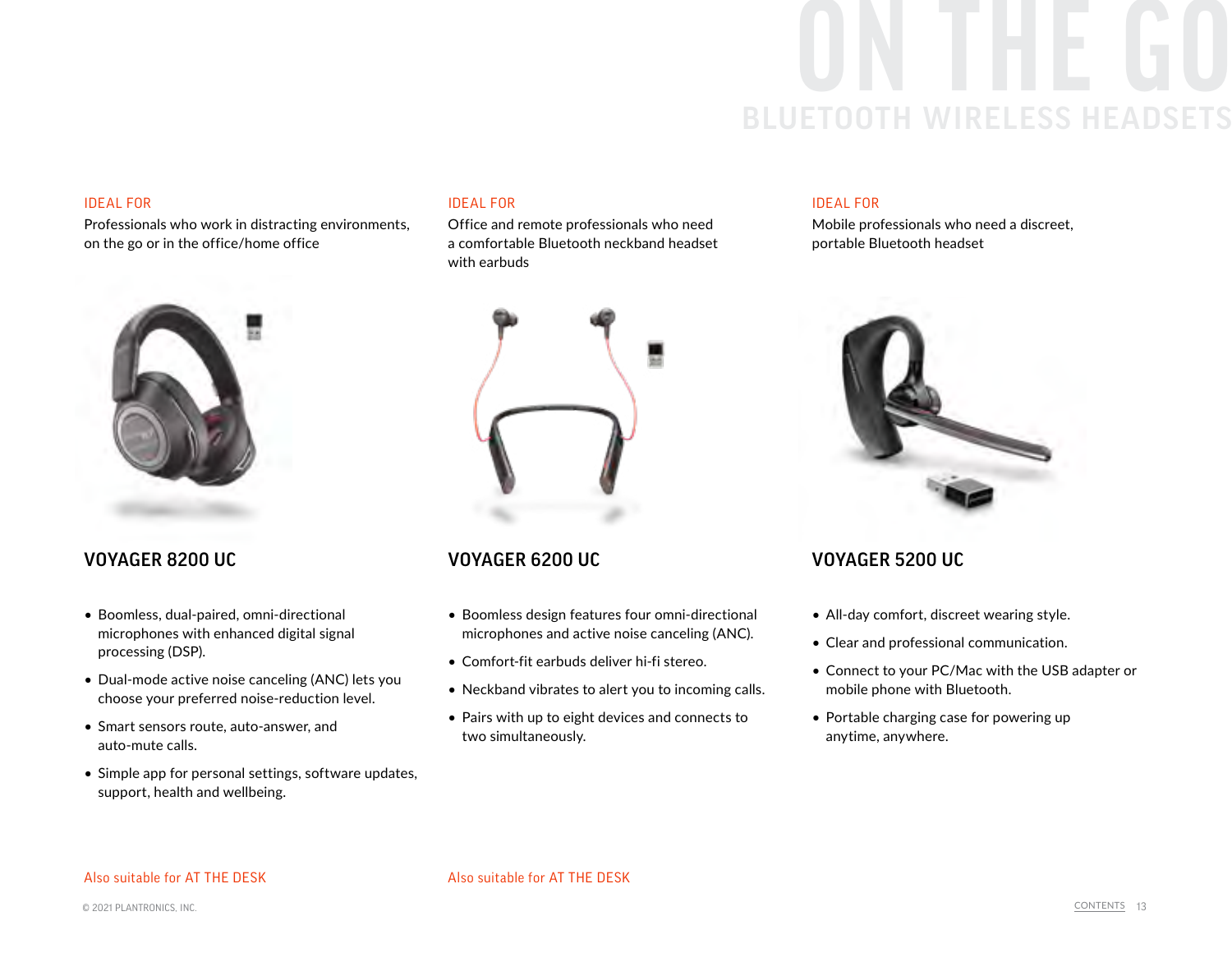## **ON THE GO** SPEAKERPHONES

#### IDEAL FOR

Ideal for enterprise professionals who split time between corporate office, home office, and travel



#### POLY SYNC 20

- Plug-and-play USB with convenient cord management.
- Bluetooth adapter option for cordless connectivity to PC (Poly Sync 20+).
- Built in Bluetooth for mobile phone connectivity.
- Up to 20 hours of talk time.
- Ability to charge mobile phone.
- Simple app for personal settings, software updates, support, health and wellbeing.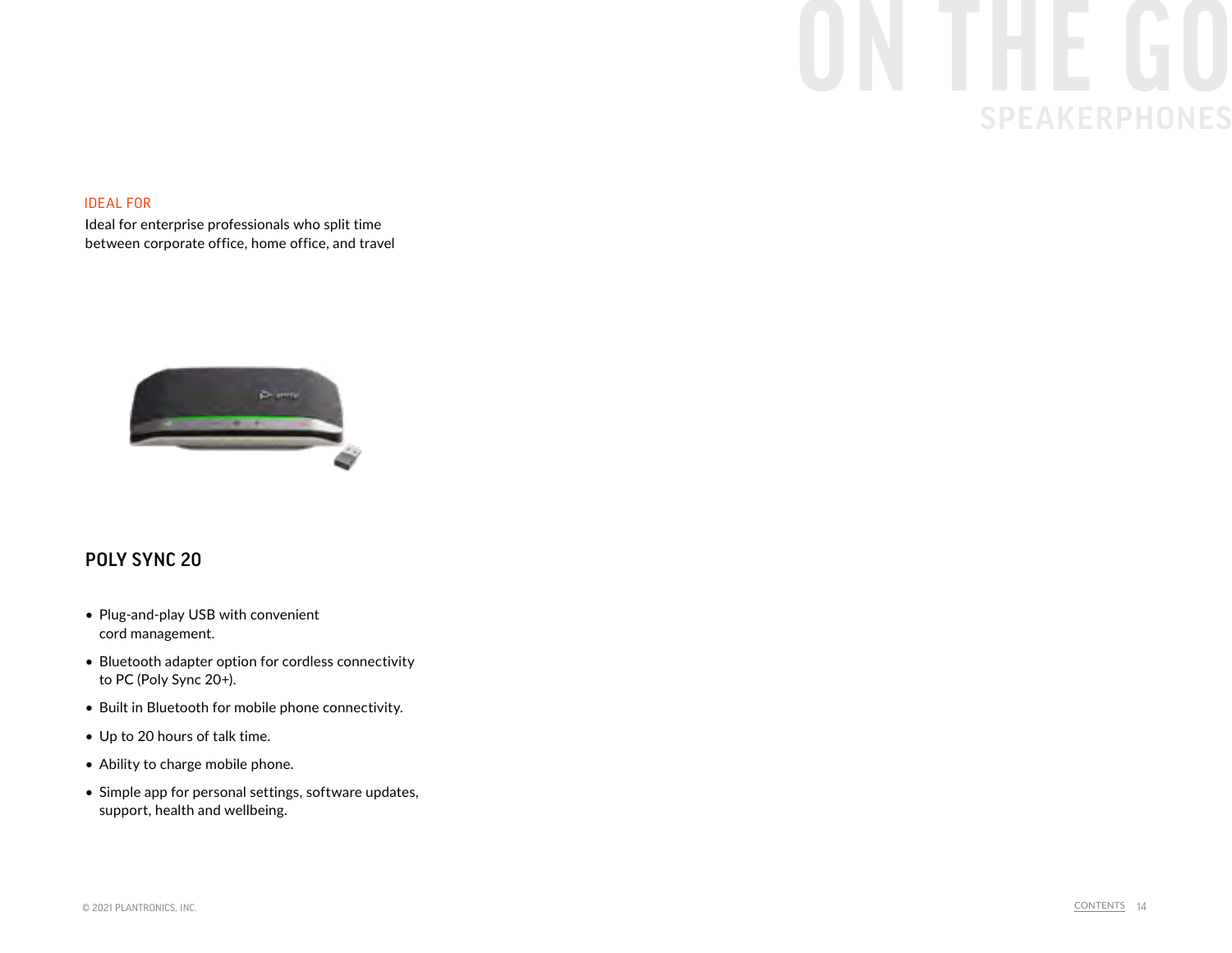## <span id="page-14-0"></span>**HUDDLE SPACE**  $9:39 -$

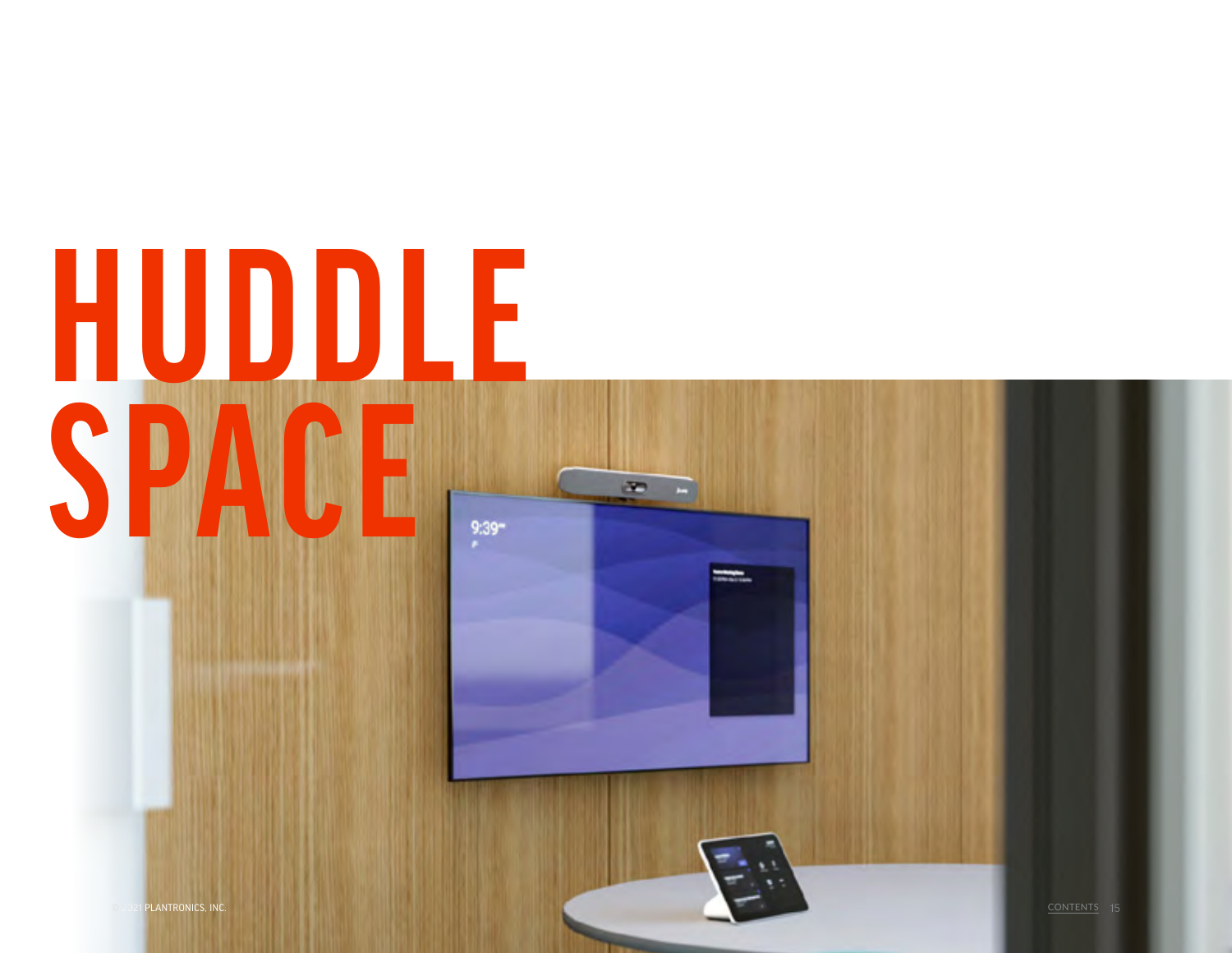# **HUDDLE SPACE**

#### IDEAL FOR IDEAL FOR

Huddle rooms that need an all-in-one video solution

Huddle rooms that need to connect to multiple Video-as-a-Service (VaaS) platforms over USB





#### POLY STUDIO X30 POLY STUDIO

- Microsoft Teams built right in no PC or Mac required.
- Runs Microsoft Teams Room Android app.
- Block out audio distractions with NoiseBlockAI.
- 4K Ultra HD capable.
- Production-quality camera framing and tracking.
- Easily managed ensuring devices are up and running with maximum efficiency.

- The best audio quality in its class.
- Automatic speaker tracking.
- Centrally managed to ease the burden on IT.
- Easily managed ensuring devices are up and running with maximum efficiency.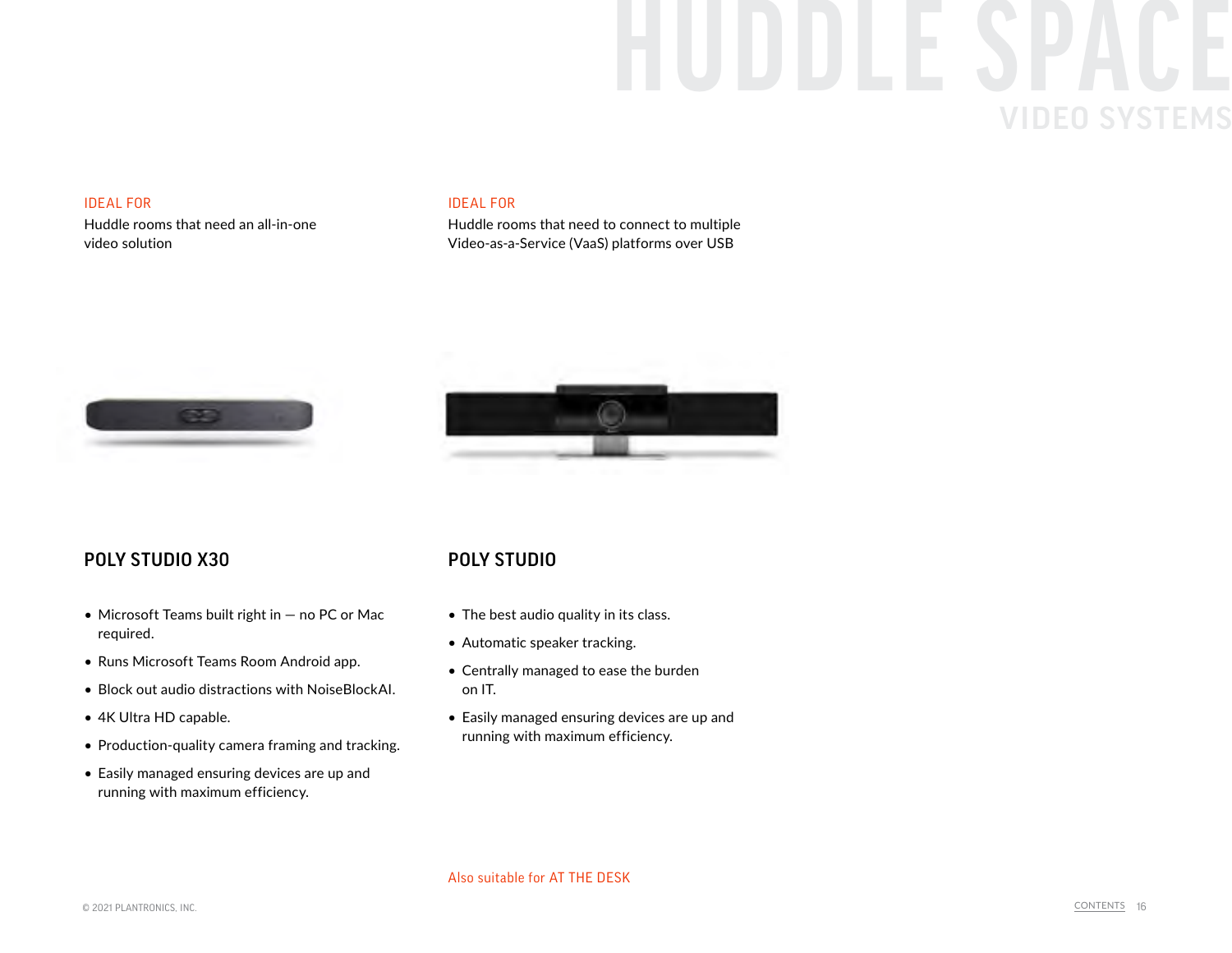# **HUDDLE SPACE**

#### IDEAL FOR

Flexible/huddle rooms needing a USB/Bluetooth smart speakerphone



#### POLY SYNC 40

- Connect to PC via combined USB-A and USB-C cable; smartphone via Bluetooth.
- Bluetooth adapter option for cordless connectivity to PC (Poly Sync 40+).
- Three-microphone steerable array.
- High-performance, large speaker with up to 2.5 m/8 ft mic pickup.
- Up to 30 hours of portable use.
- Certified for use with Mirosoft Teams Rooms on Windows for huddle rooms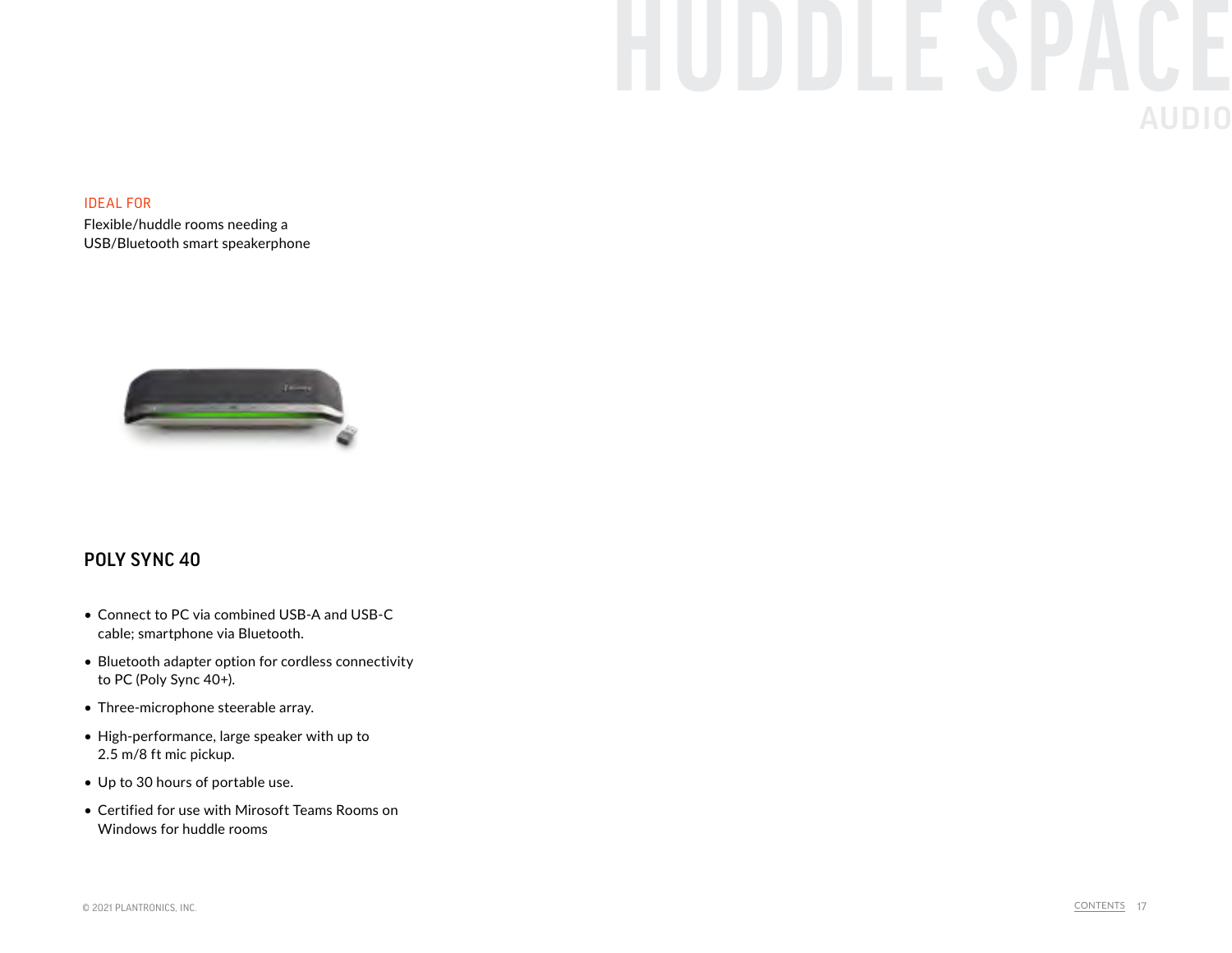# <span id="page-17-0"></span>**CONFERENCE ROOM**

12:05 PM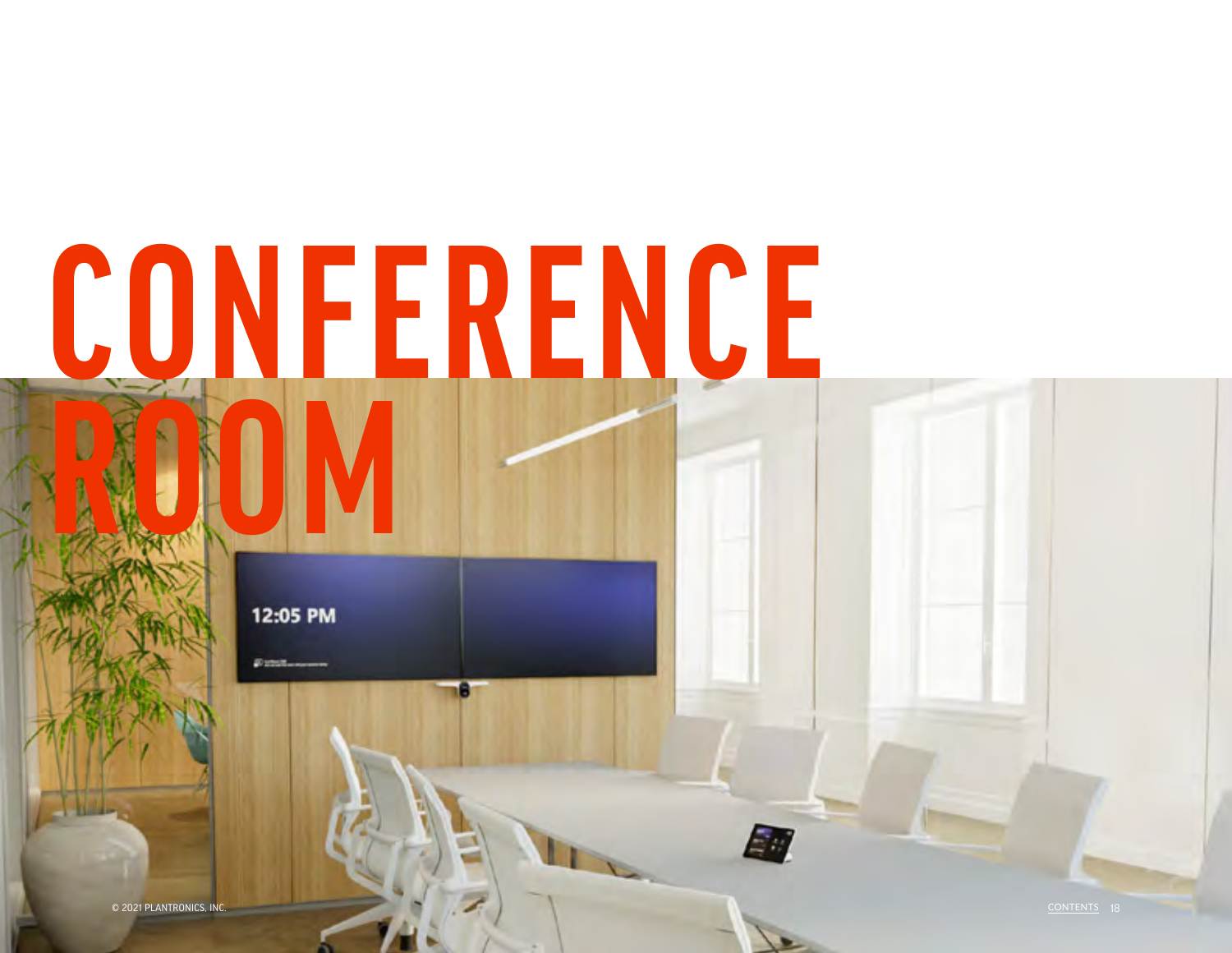## **CONFERENCE ROOM** VIDEO SYSTEMS

Mid-size to large rooms that need to connect to Microsoft Teams Rooms

#### IDEAL FOR IDEAL FOR IDEAL FOR

Small to mid-size rooms that need to connect to Microsoft Teams Rooms

Ideal for focus rooms that need to connect to Microsoft Teams Rooms







#### POLY STUDIO LARGE ROOM KIT FOR MICROSOFT TEAMS ROOMS

- Designed to deliver clutter-free Teams meeting room experience.
- Smart camera experiences driven by Poly DirectorAI with Studio E70 camera so everyone is seen clearly.
- 8-inch touch console also supports HDMI content and USB port available with Dell or Lenovo PC.
- Add a certified Trio phone or Poly-tested DSP compatible device.

Poly Studio E70 pending Microsoft Teams certification.

#### POLY STUDIO SMALL AND MEDIUM ROOM KIT FOR MICROSOFT TEAMS ROOMS

- Designed to deliver clutter-free Teams meeting room experience.
- Dynamic video with speaker tracking camera.
- Powerful Poly signature audio covering 15 ft/4.5 m/3.6 m mic pickup range.
- Stereo speakers with room-filling audio, ideal for small to midsize rooms.
- 8-inch touch console also supports HDMI content and USB port.

#### POLY STUDIO FOCUS ROOM KIT FOR MICROSOFT TEAMS ROOMS

- Designed to deliver clutter-free Teams meeting room experience, ideal for focus rooms with 1-2 people.
- Dynamic video with personal auto-framing.
- Powerful Poly signature audio with NoiseBlockAI and Acoustic Fence technology.
- Single speaker optimized for voice quality, ideal for focus rooms
- 8-inch touch console also supports HDMI content and USB port.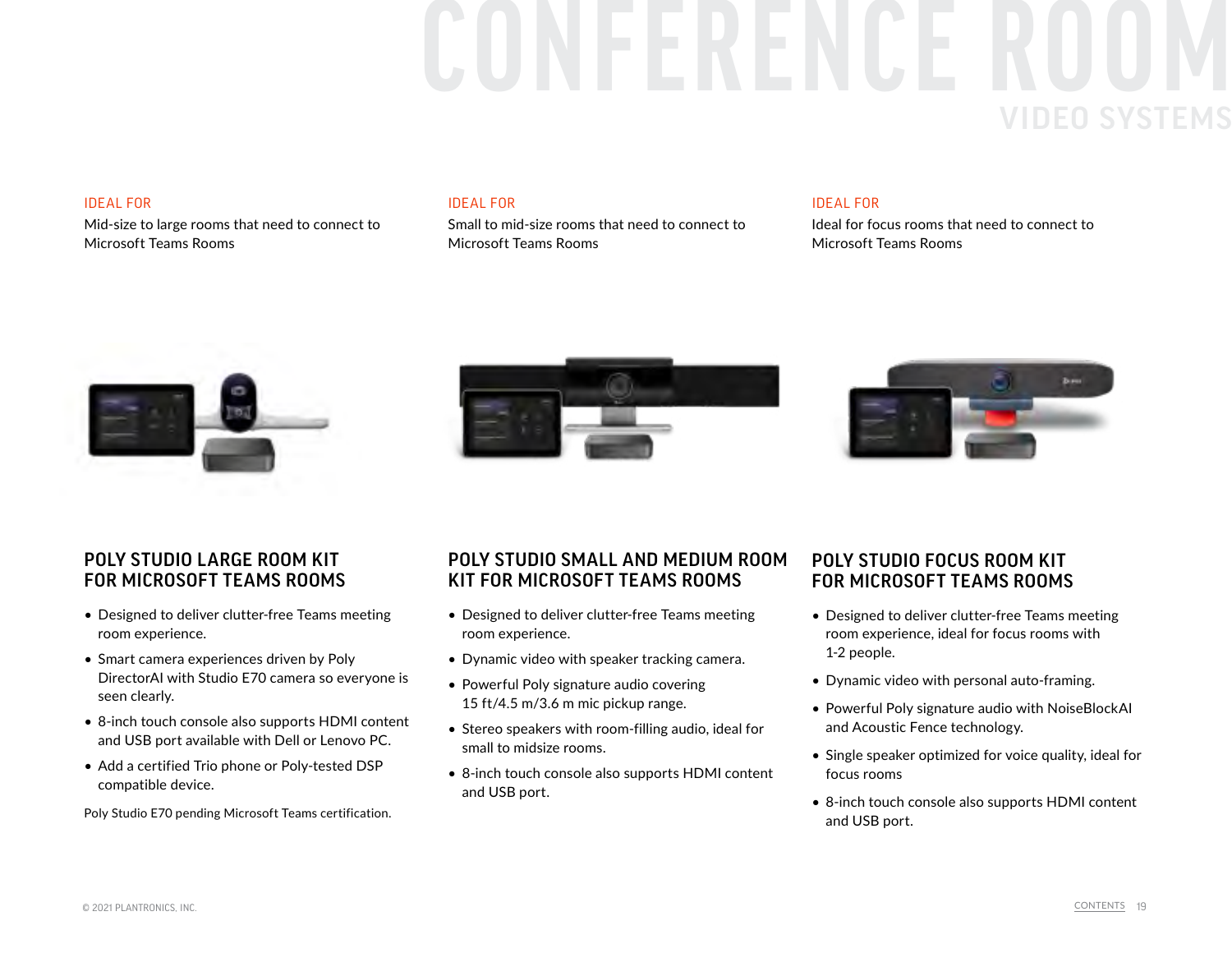# **CONFERENCE ROOM**

#### IDEAL FOR

Mid-size to large rooms needing custom designed video conferencing

#### IDEAL FOR

Small to mid-size rooms that need all-in-one video conferencing



#### POLY G7500

- Modular-based system allows maximum flexibility and integration with room audio
- Select from flexible cameras and microphone options to match the room requirements.
- Poly NoiseBlockAI and Acoustic Fence technology keep out audio distractions.
- Simplified setup with USB camera support and Ethernet cabling for microphones.

Poly Studio E70 pending Microsoft Teams certification.

#### POLY STUDIO X50

- Runs Microsoft Teams Rooms Android app.
- Use open standards to connect to nearly any cloud video service.
- Dual display support to see people and content in full size.
- Captures 4K Ultra HD video, allowing fast EPTZ.
- Production-quality camera framing and tracking.
- Easily managed ensuring devices are up and running with maximum efficiency.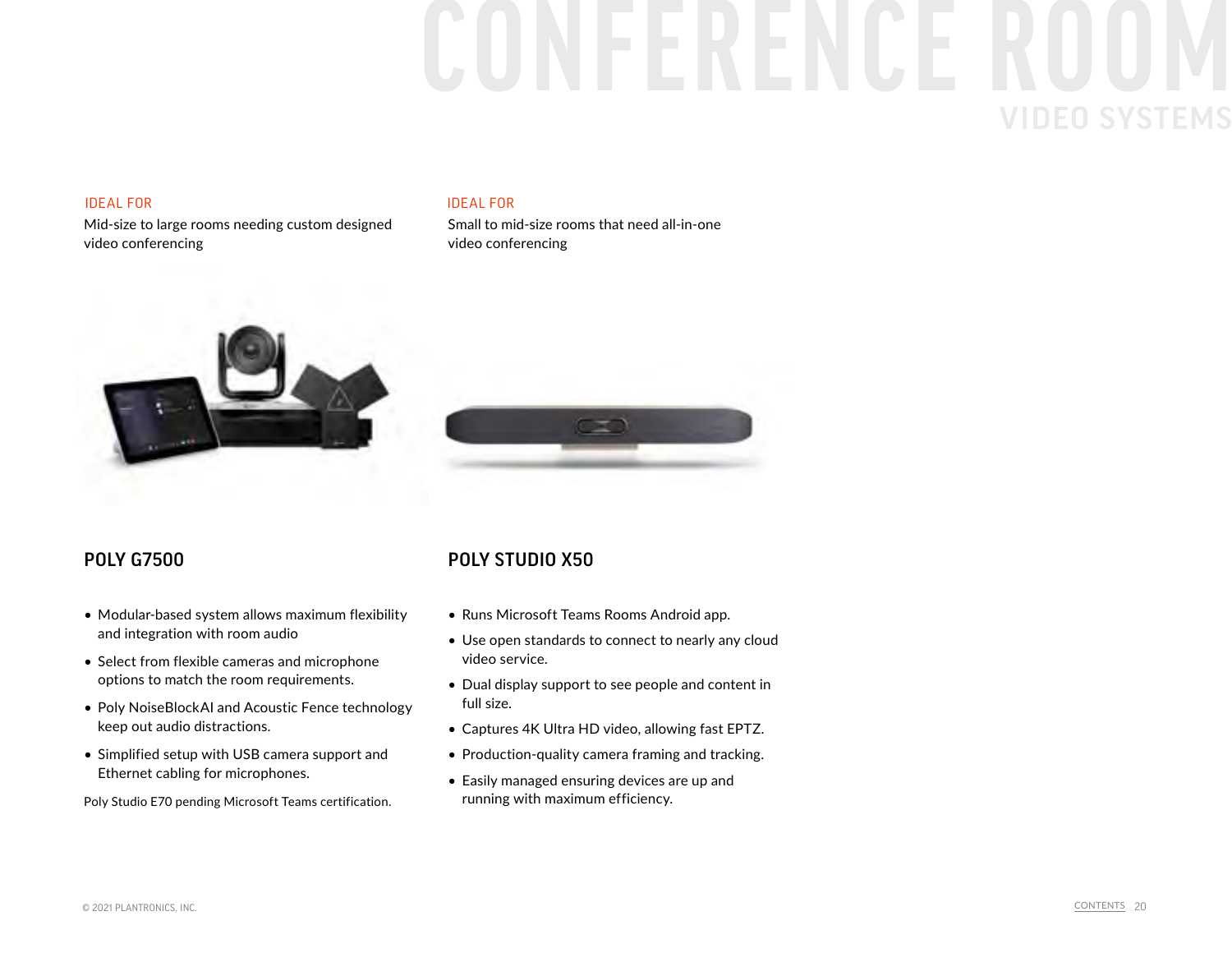## **CONFERENCE ROOM** AUDIO

#### IDEAL FOR

Large and mid-size rooms requiring the best audio conference experience, with versatile options controlling Poly video conferencing solutions

#### IDEAL FOR

Small to mid-size conference rooms where users bring their own laptops/smartphones or as tabletop audio device for Microsoft Teams Rooms





#### TRIO C60

- Poly signature audio with 22 kHz audio, up to 6 m/20 ft mic pickup range.
- Meeting initiation in seconds with one-touch join.
- Wi-Fi audio conferencing 2.4-5GHz (MIMO).
- Daisy-chain up to three conference phones for extra-large and unique spaces.
- Pairs with Microsoft Teams Rooms solutions.
- Easily managed ensuring devices are up and running with maximum efficiency.

Check for regional availability.

#### POLY SYNC 60

- Connect to PC (personal or Microsoft Teams Room) via combined USB-A and USB-C cable, smartphone via Bluetooth.
- Six-microphone steerable array.
- High-performance, twin speakers with up to 3 m/10 ft mic pickup.
- Always on with AC power.
- Two units can be paired wirelessly for larger meeting spaces.
- Two USB ports for smartphone charging.
- Simple app for personal settings, software updates, support, health and wellbeing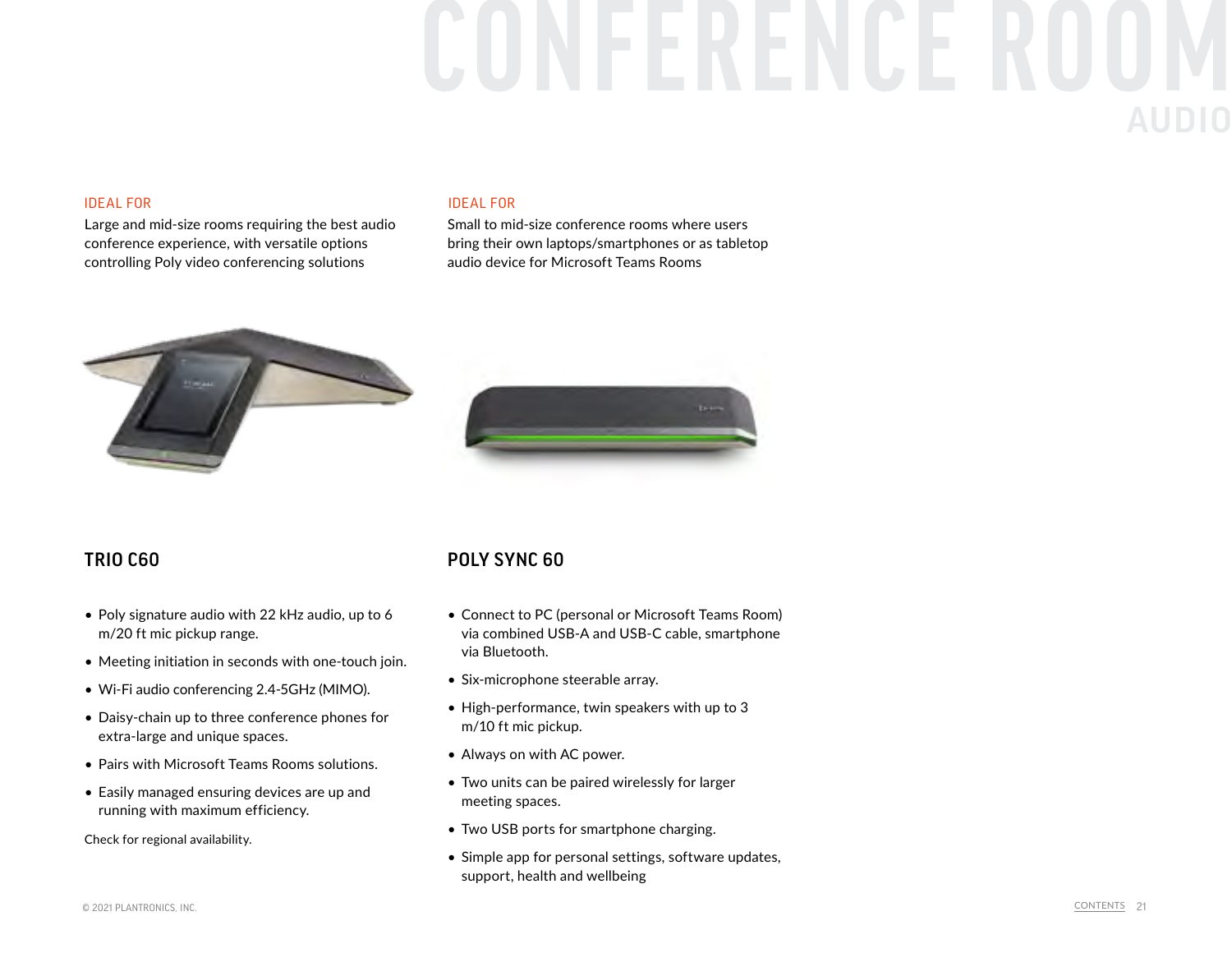## **CONFERENCE ROOM** CAMERAS

#### IDEAL FOR

Medium to large rooms looking for advanced camera tracking algorithms for group framing and speaker tracking.



#### POLY STUDIO E70

- Dual cameras with 4K sensors.
- Pinpoint-accurate speaker tracking and group framing from Poly DirectorAI technology.
- Motorized, integrated electronic privacy shutter.
- M ics are disabled (except for tracking purpose)
- Easily managed ensuring devices are up and running with maximum efficiency.

Poly Studio E70 pending Microsoft Teams certification.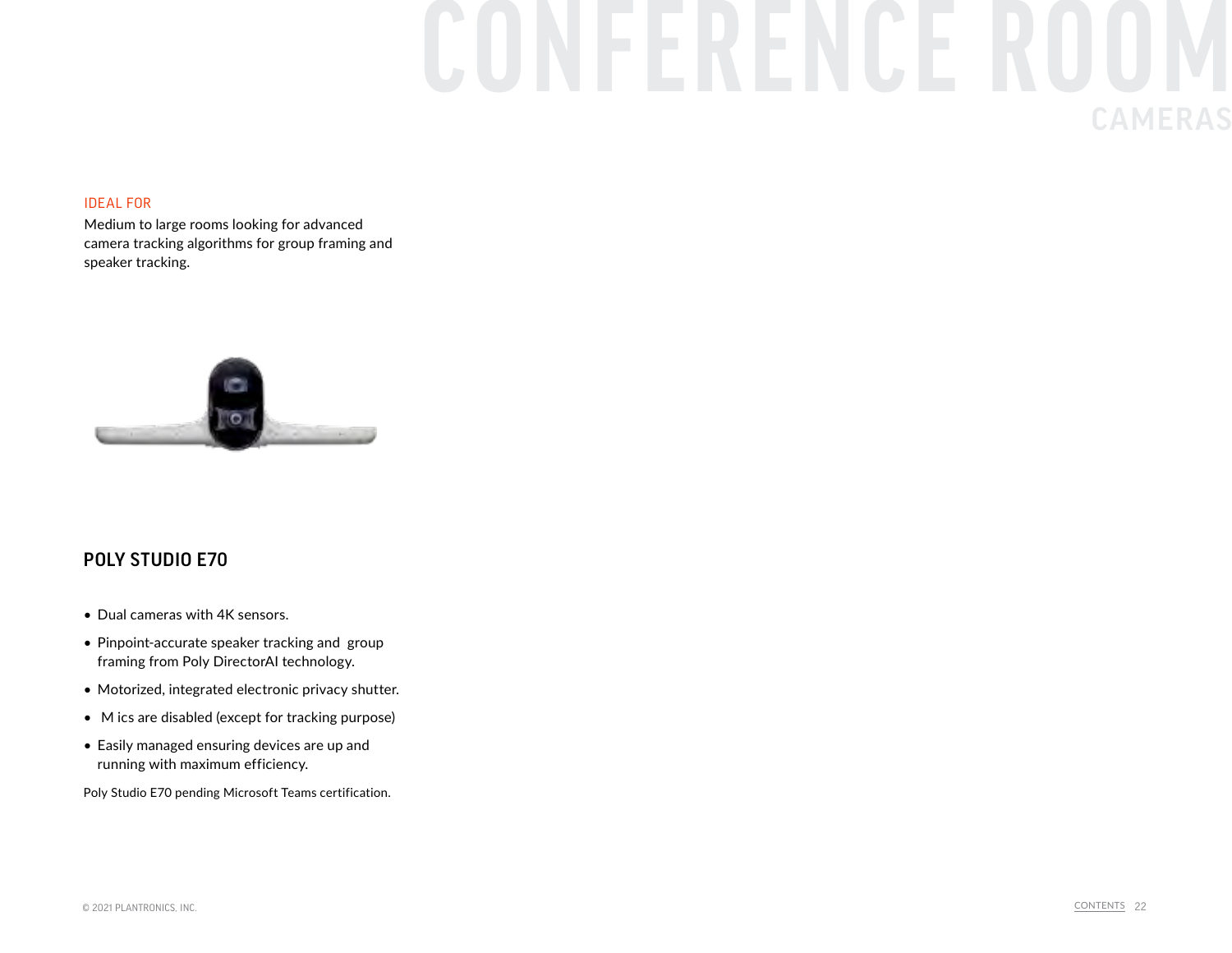<span id="page-22-0"></span>

## **AT HOME OR IN THE OFFICE**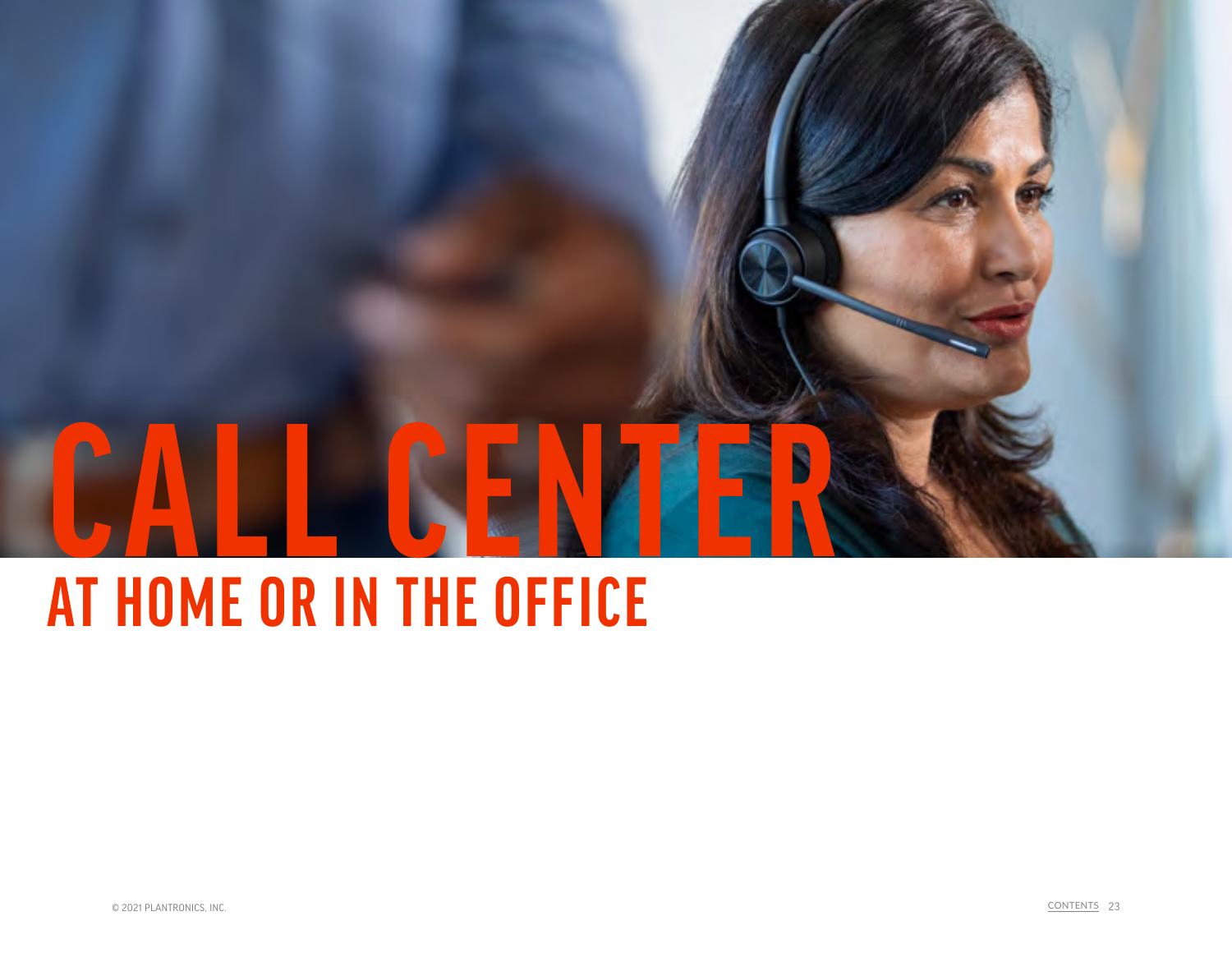#### IDEAL FOR

Call center employees who need an all-day headset



#### ENCOREPRO 500 SERIES

- Aircraft-grade aluminum joints; unibody boom construction.
- Audible and visual cues for optimal boom positioning.
- High-quality wideband audio support with SoundGuard hearing protection.
- USB and QD models available for ultimate flexibility in connection.

Connecting headsets to PC softphones in call centers



#### DA SERIES

- Call controls and Quick Disconnect for walkaway convenience.
- Superior noise and echo cancellation for richer, clearer conversations.
- USB-A and USB-C on the same cable.
- Simple app for personal settings.

#### IDEAL FOR IDEAL FOR

Office-based and call center professionals who require continuous battery life and the ability to move throughout the office



#### VOYAGER 4245 OFFICE

- The lightest Bluetooth headset for contact center use.
- Three wearing options in a single SKU.
- Wireless range up to 328 ft/100 m.
- Continuous battery life\*.
- Noise-canceling microphone.
- Microsoft Teams version with dedicated Teams button for instant access.
- \* Use of spare charged battery required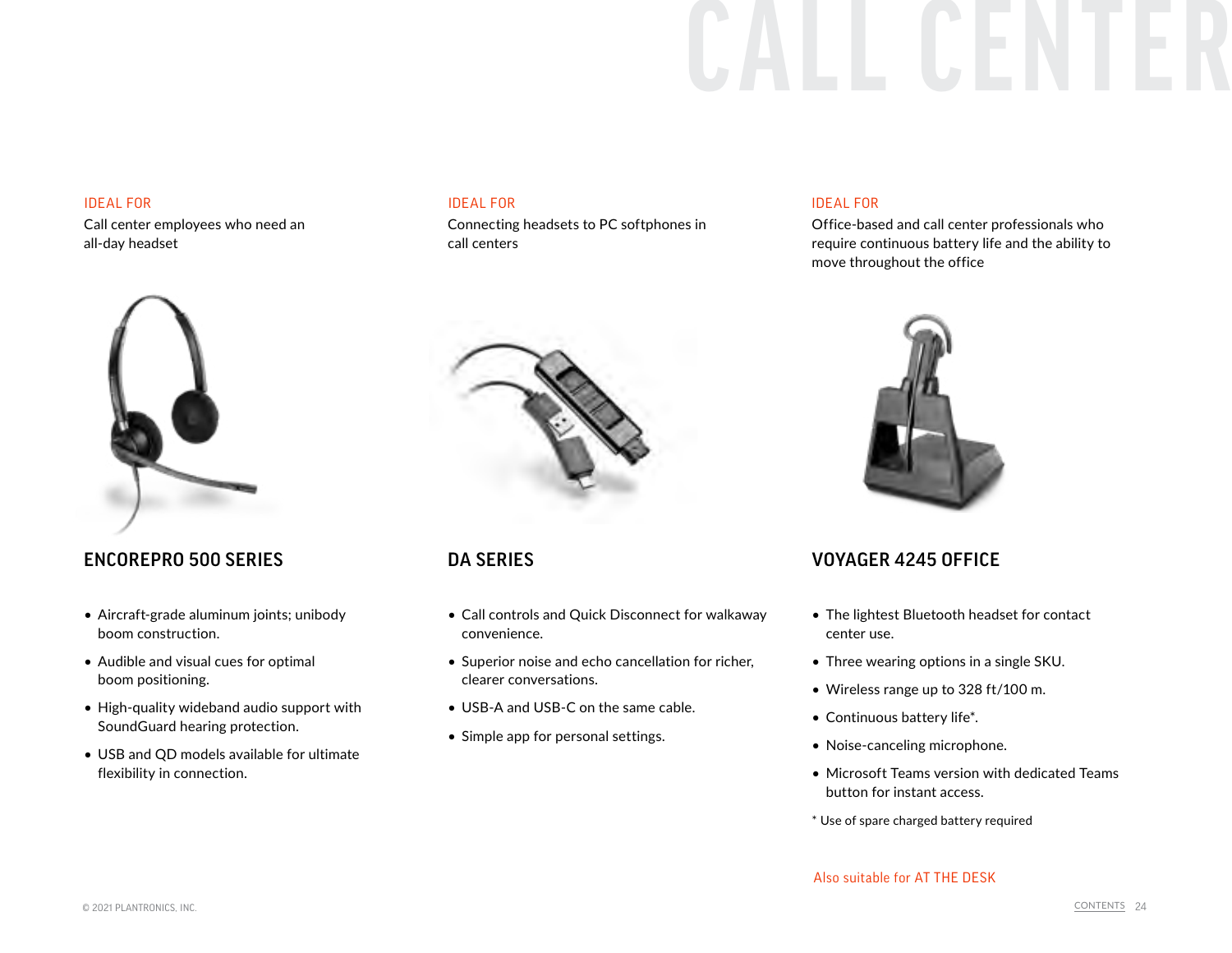# <span id="page-24-0"></span>**IT TOOLS**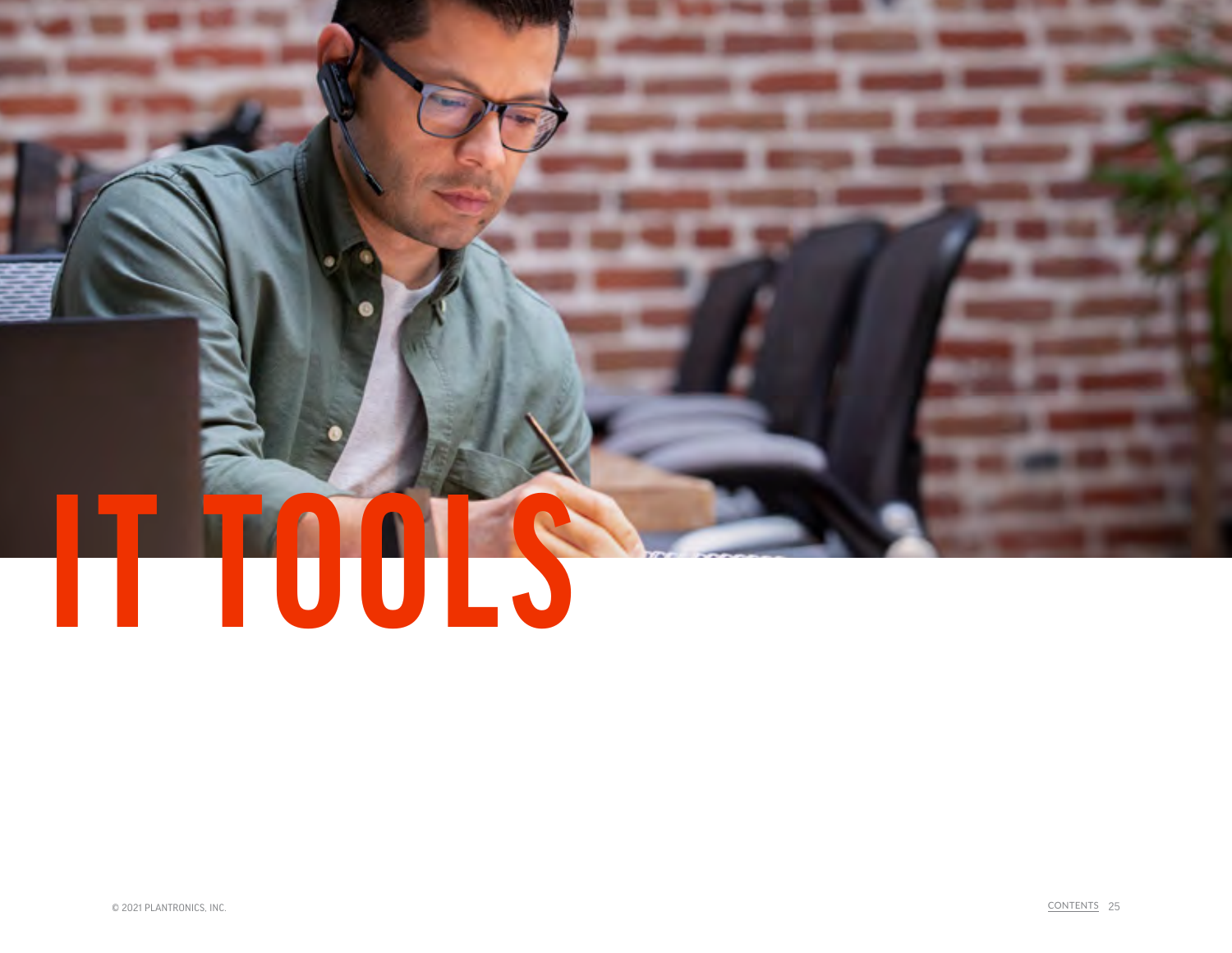## **IT TOOLS** MANAGEMENT TOOLS

#### IDEAL FOR

Enterprises needing cloud-based insights and management of Poly's latest voice, video, and headsets



#### POLY LENS

- Quick and easy device onboarding.
- Single Sign-on for easy account access.
- Intelligent news-feed like device highlights identifying the most important actions and insights.
- Multi-view, comprehensive inventory tables with filters.
- Individual or bulk management through device policy provisioning.
- Efficient cloud service requires no capital expense purchasing, powering and maintaining servers.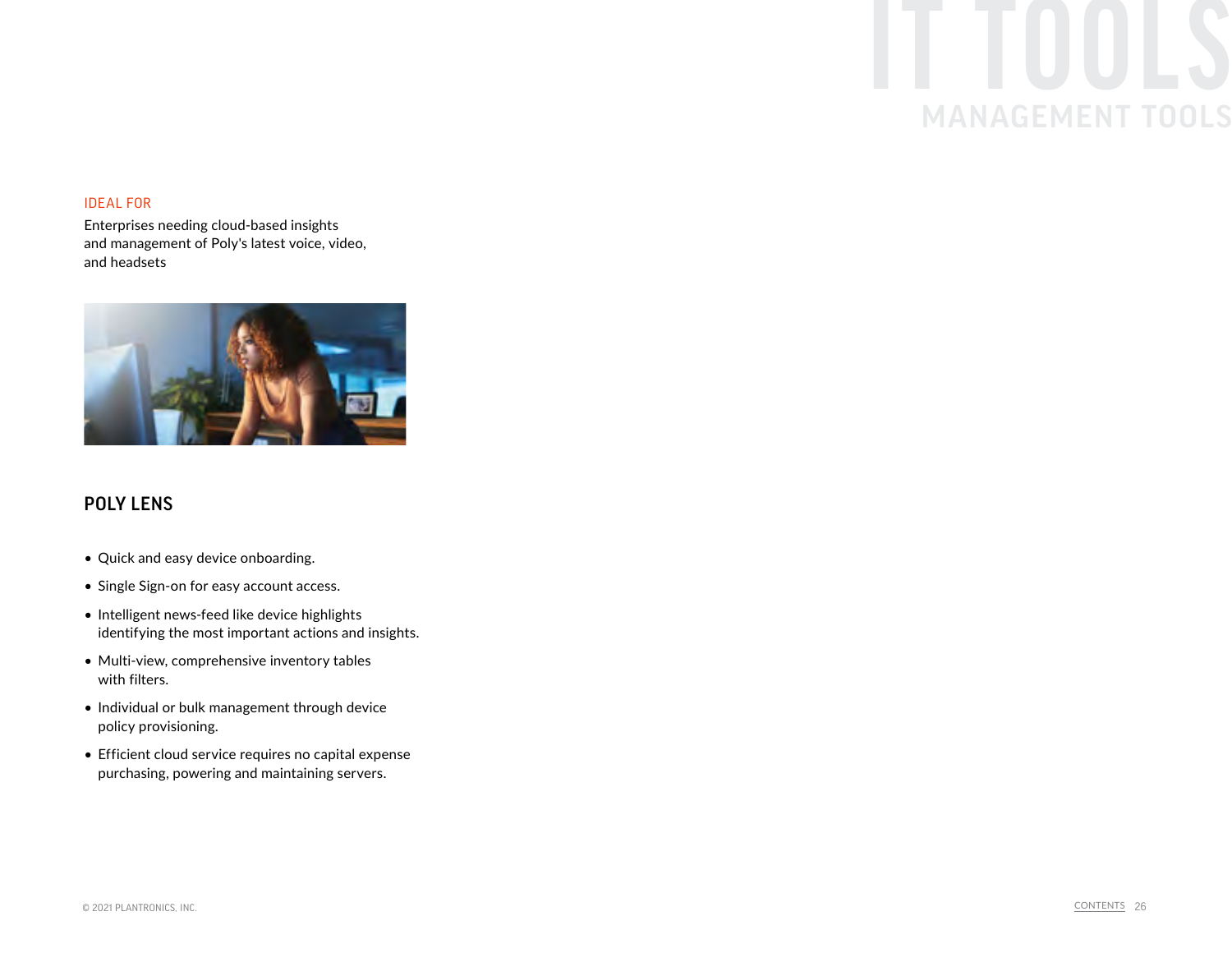## **IT TOOLS** INTEROPERABILITY AND COLLABORATION SOFTWARE

#### IDEAL FOR

Enterprises needing video interoperability with Microsoft Teams



#### REALCONNECT

- Cloud-based video interoperability service connecting endpoints and software apps into Microsoft Teams.
- Leverage standards-based video end points to make the most of your investment.
- Simplified meeting entry via Exchange and Outlook integration with one-touch dial.
- Available as stand alone cloud service or part of Poly Clariti.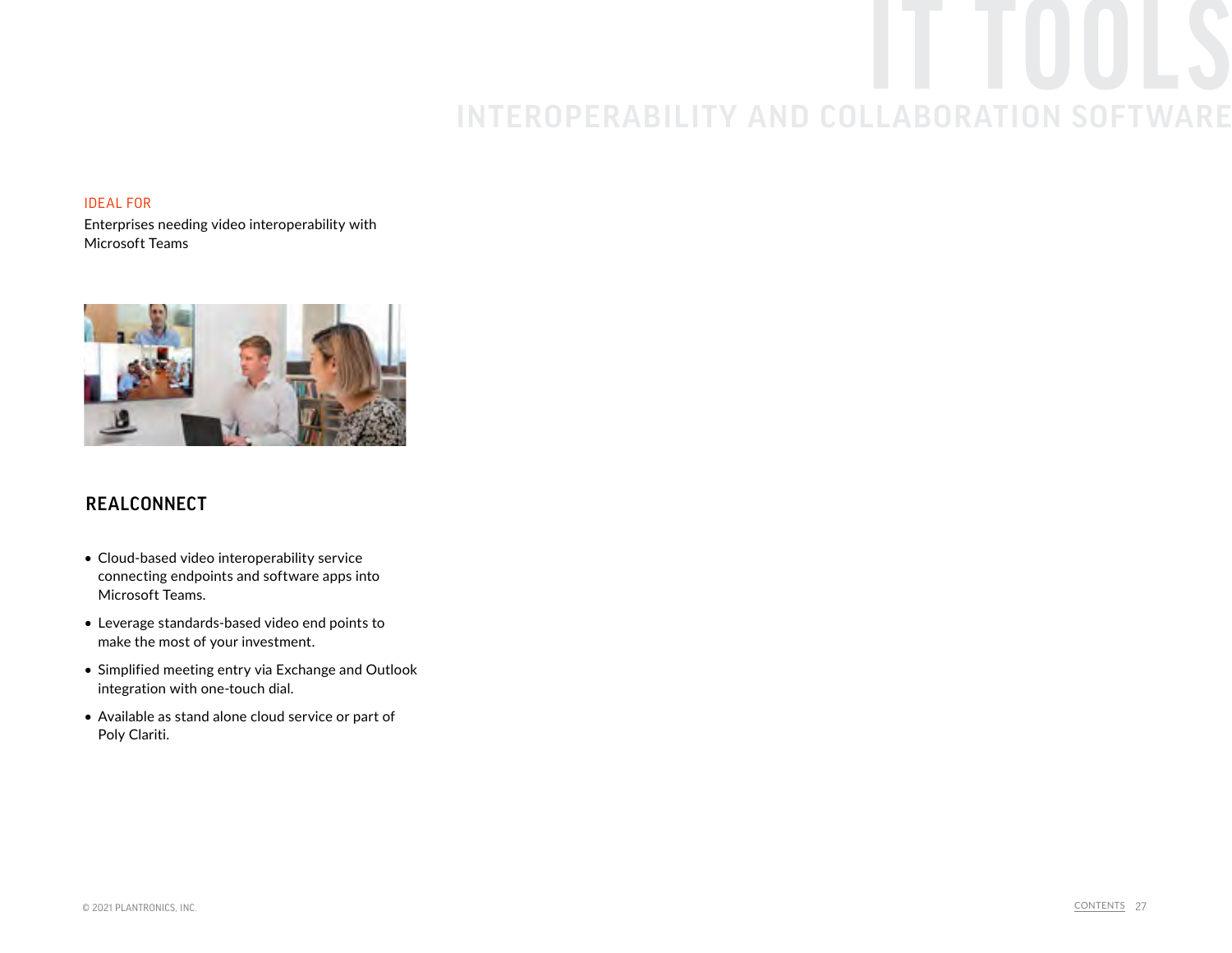## <span id="page-27-0"></span>**PROFESSIONAL, CUSTOMER SUPPORT AND MANAGED SERVICES**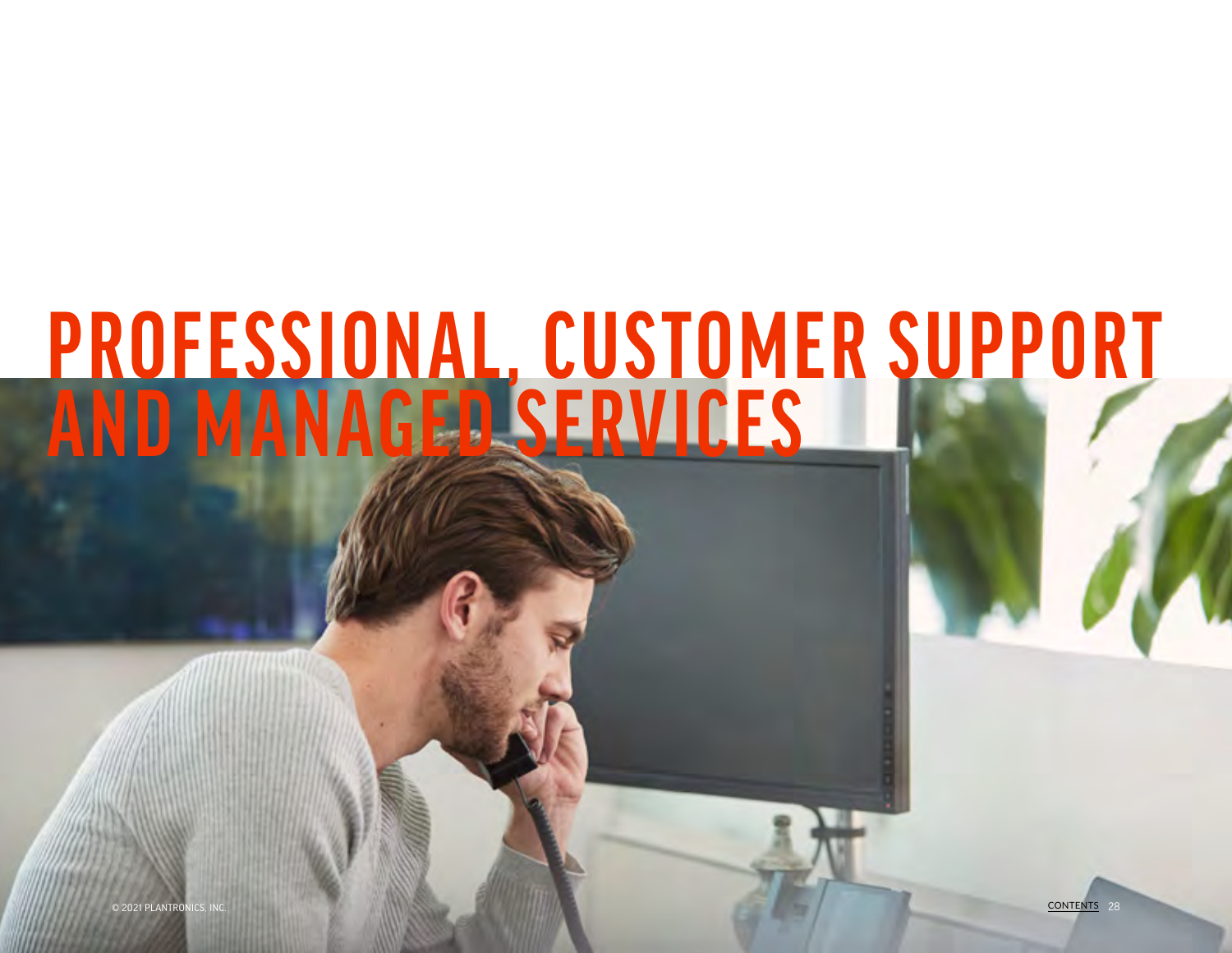## **PROFESSIONAL, CUSTOMER SUPPORT AND MANAG**

#### IDEAL FOR

Enterprises, hybrid workforces and personal users of all Poly devices

#### POLY+

- Unlimited, global 24x7 technical support providing you expert help how and when you need it.
- Advance hardware replacement\* with pre-paid next-business-day shipping ensuring business continuity.
- Ecosystem Cloud Partner Support to improve response times in Polyenabled ecosystem cloud solutions.
- Exclusive professional services discounts to save your business time and money.
- Upgraded access to premium software delivering a superior user experience and greater user adoption.

IT directors who need help realizing the benefits underpinning their UC business case

#### PLAN & DESIGN

- Poly Microsoft Teams Consulting.
- Poly Envisioning for Microsoft Teams.
- Poly Network Readiness Service for Microsoft Teams.
- Poly PBX Assessment Service for Microsoft Teams.

#### IDEAL FOR IDEAL FOR IDEAL FOR

IT directors looking to convert their plan into reality and quickly achieve the anticipated benefits

#### DEPLOYMENT

- Poly RealConnect Integration and Onboarding Services.
- Poly Microsoft Teams Rooms Installation Service.
- Poly Microsoft Teams Rooms Onboarding and Assessment Service.
- Poly User Migration Service for Microsoft Teams.
- Poly PBX Migration Service for Microsoft Teams.

IT directors who want to extract additional value from your existing investments

#### OPTIMIZATION

• Poly Adoption Consulting Service for Microsoft Teams.